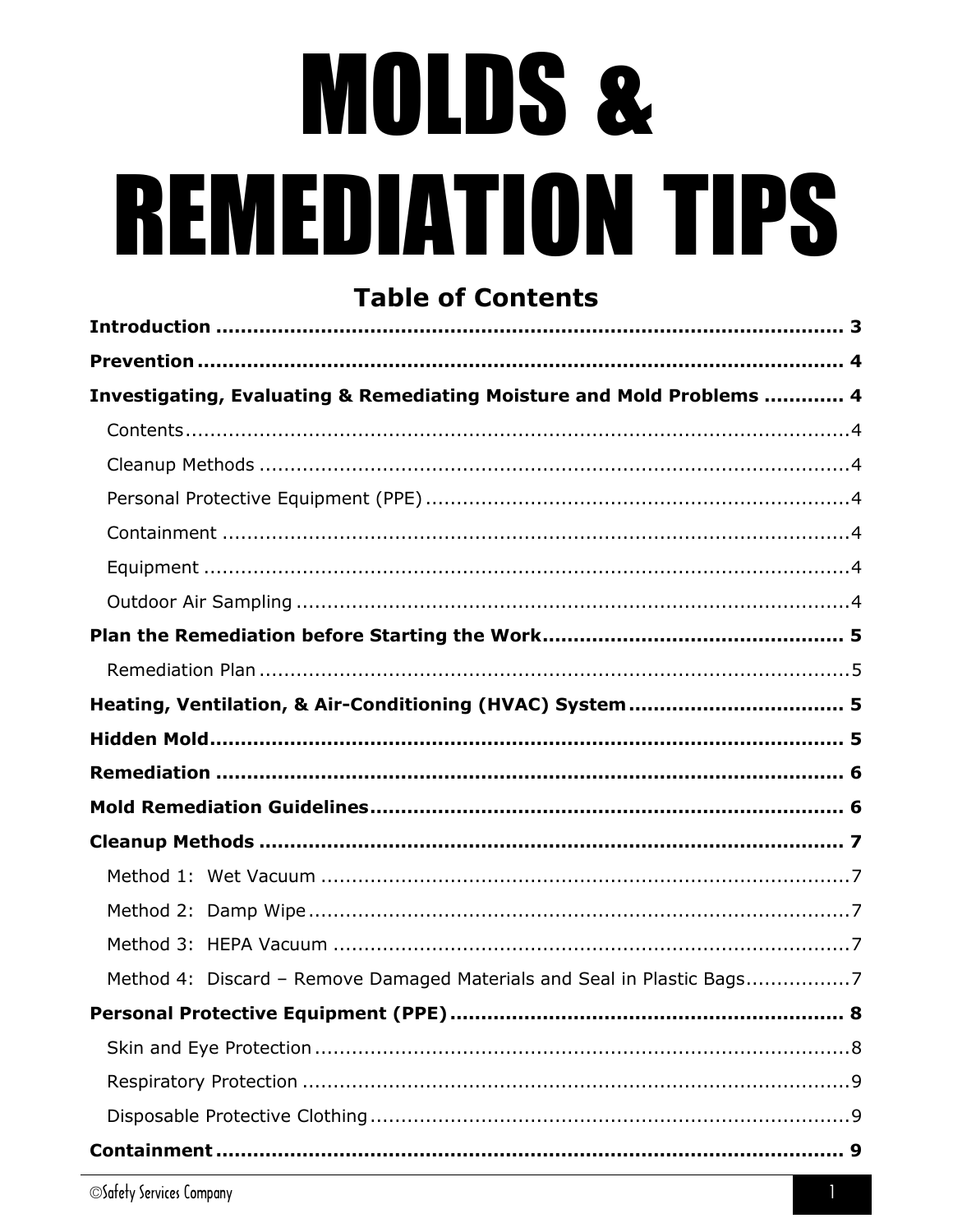| <b>Guidelines for Remediating Building Materials with Mold Growth Caused by</b> |  |
|---------------------------------------------------------------------------------|--|
|                                                                                 |  |
|                                                                                 |  |
|                                                                                 |  |
|                                                                                 |  |
| Health Effects and Symptoms Associated with Mold Exposure 17                    |  |
|                                                                                 |  |
|                                                                                 |  |
| Glucans or Fungal Cell Wall Components (also known as B-(1-->3)-D-Glucans)17    |  |
|                                                                                 |  |
|                                                                                 |  |
| Health Effects and Symptoms Associated with Mold Exposure 17                    |  |
| Specific Reactions to Mold Growth Include the Following: 18                     |  |
|                                                                                 |  |
|                                                                                 |  |
|                                                                                 |  |
|                                                                                 |  |
|                                                                                 |  |
|                                                                                 |  |
|                                                                                 |  |
|                                                                                 |  |
|                                                                                 |  |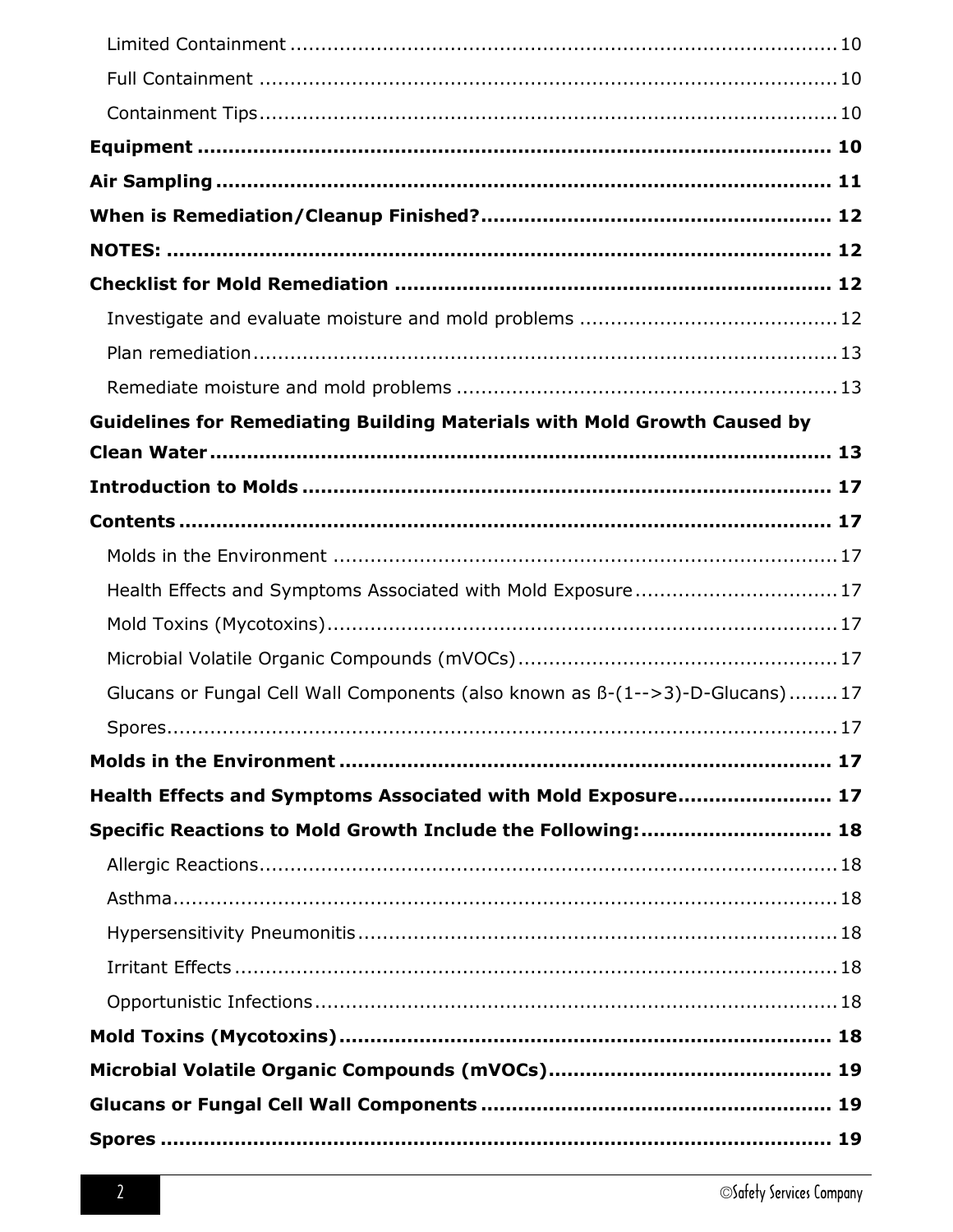#### <span id="page-2-0"></span>**Introduction**

*Concern about indoor exposure to mold* has been increasing as the public becomes aware that exposure to mold can cause a variety of health effects and symptoms, including allergic reactions. This document presents guidelines for the remediation/cleanup of mold and moisture problems in schools, commercial buildings, and residences; these guidelines include measures designed to protect the health of building occupants and remediators. It has been designed primarily for building managers, custodians, and others who are responsible for commercial building and school maintenance. It should serve as a reference for potential mold and moisture remediators. Using this document, individuals with little or no experience with mold remediation should be able to make a reasonable judgment as to whether the situation can be handled in-house. It will help those in charge of maintenance to evaluate an inhouse remediation plan or a remediation plan submitted by an outside contractor. Contractors and other professionals who respond to mold and moisture situations in commercial buildings and schools may also want to refer to these guidelines.

*Molds can be found almost anywhere;* they can grow on virtually any organic substance, as long as moisture and oxygen are present. There are molds that can grow on wood, paper, carpet, foods, and insulation. When excessive moisture accumulates in buildings or on building materials, mold growth will often occur, particularly if the moisture problem remains undiscovered or unaddressed. It is impossible to eliminate all mold and mold spores in the indoor environment. However, mold growth can be controlled indoors by controlling moisture indoors.

*Molds reproduce by making spores* that usually cannot be seen without magnification. Mold spores waft through the indoor and outdoor air continually. When mold spores land on a damp spot indoors, they may begin growing and digesting whatever they are growing on in order to survive. Molds gradually destroy the things they grow on.

*Many types of molds exist.* All molds have the potential to cause health effects. Molds can produce allergens that can trigger allergic reactions or even asthma attacks in people allergic to mold. Others are known to produce potent toxins and/or irritants. Potential health concerns are an important reason to prevent mold growth and to remediate/clean up any existing indoor mold growth.

**Since mold requires water to grow,** it is important to prevent moisture problems in buildings. Moisture problems can have many causes, including uncontrolled humidity. Some moisture problems in buildings have been linked to changes in building construction practices during the 1970s, 80s, and 90s. Some of these changes have resulted in buildings that are tightly sealed, but may lack adequate ventilation, potentially leading to moisture buildup. Building materials, such as drywall, may not allow moisture to escape easily. Moisture problems may include roof leaks, landscaping or gutters that direct water into or under the building, and un-vented combustion appliances.

*Delayed maintenance* or insufficient maintenance are also associated with moisture problems in schools and large buildings. Moisture problems in portable classrooms and other temporary structures have frequently been associated with mold problems.

*When mold growth occurs in buildings,* adverse health problems may be reported by some building occupants, particularly those with allergies or respiratory problems. Remediators should avoid exposing themselves and others to mold-laden dusts as they conduct their cleanup activities. Caution should be used to prevent mold and mold spores from being dispersed throughout the air where they can be inhaled by building occupants. If you choose to use outside contractors or professionals, make sure they have experience cleaning up mold, check their references, and have them follow the recommendations presented in this document, the guidelines of the American Conference of Government Industrial Hygienists (ACGIH).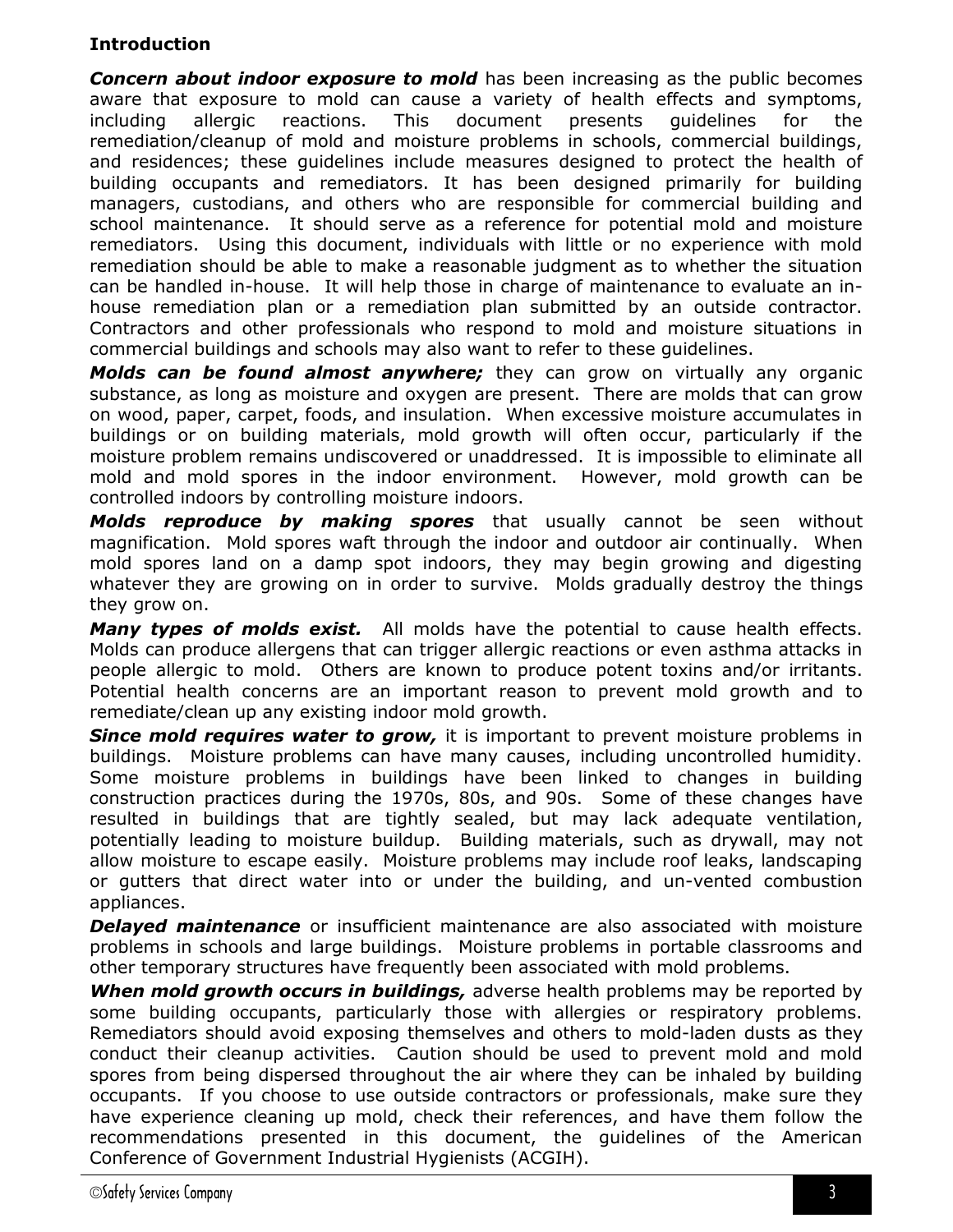# <span id="page-3-0"></span>**Prevention**

**The key to mold control is moisture control.** Solve moisture problems before they become mold problems!

- $\Box$  Fix leaky plumbing and leaks in the building envelope as soon as possible.
- $\Box$  Watch for condensation and wet spots. Fix source(s) of moisture problem(s) as soon as possible.
- $\Box$  Prevent moisture due to condensation by increasing surface temperature or reducing the moisture level in air (humidity). To increase surface temperature, insulate or increase air circulation. To reduce the moisture level in air, repair leaks, increase ventilation (if outside air is cold and dry), or dehumidify (if outdoor air is warm and humid).
- $\Box$  Keep heating, ventilation, and air conditioning (HVAC) drip pans clean, flowing properly, and unobstructed.
- $\Box$  Vent moisture-generating appliances, such as dryers, to the outside where possible.
- Maintain low indoor humidity, below 60% relative humidity (RH), ideally 30-50%, if possible.
- $\Box$  Perform regular building/HVAC inspections and maintenance as scheduled.
- $\Box$  Clean and dry wet or damp spots within 48 hours.
- $\Box$  Do not let foundations stay wet. Provide drainage and slope the ground away from the foundation.

# <span id="page-3-2"></span><span id="page-3-1"></span>**Investigating, Evaluating & Remediating Moisture and Mold Problems** *Contents*

- Mold Remediation Key Steps
- Plan the Remediation Before Starting Work
- Heating, Ventilation, and Air-Conditioning (HVAC) System
- Hidden Mold
- **Remediation**
- Water Damage Cleanup and Mold Prevention
- **Mold Remediation Guidelines**

# <span id="page-3-3"></span>*Cleanup Methods*

- **Method 1: Wet Vacuum**
- **Method 2: Damp Wipe**
- Method 3: HEPA Vacuum
- Method 4: Remove Damaged Materials and Seal in Plastic Bags

# <span id="page-3-4"></span>*Personal Protective Equipment (PPE)*

- Skin and Eye Protection
- **Respiratory Protection**
- **Disposable Protective Clothing**

#### <span id="page-3-5"></span>*Containment*

- **Limited Containment**
- **Full Containment**

#### <span id="page-3-6"></span>*Equipment*

- Moisture Meters: Measure/Monitor Moisture Levels in Building Materials
- **Humidity Gauges or Meters: Monitor Moisture Levels in the Air**
- Humidistat: Turns on HVAC System at Specific Relative Humidity (RH)
- **HVAC System Filter: Filters**

#### <span id="page-3-7"></span>*Outdoor Air Sampling*

# **How Do You Know When You Have Finished Remediation/Cleanup?**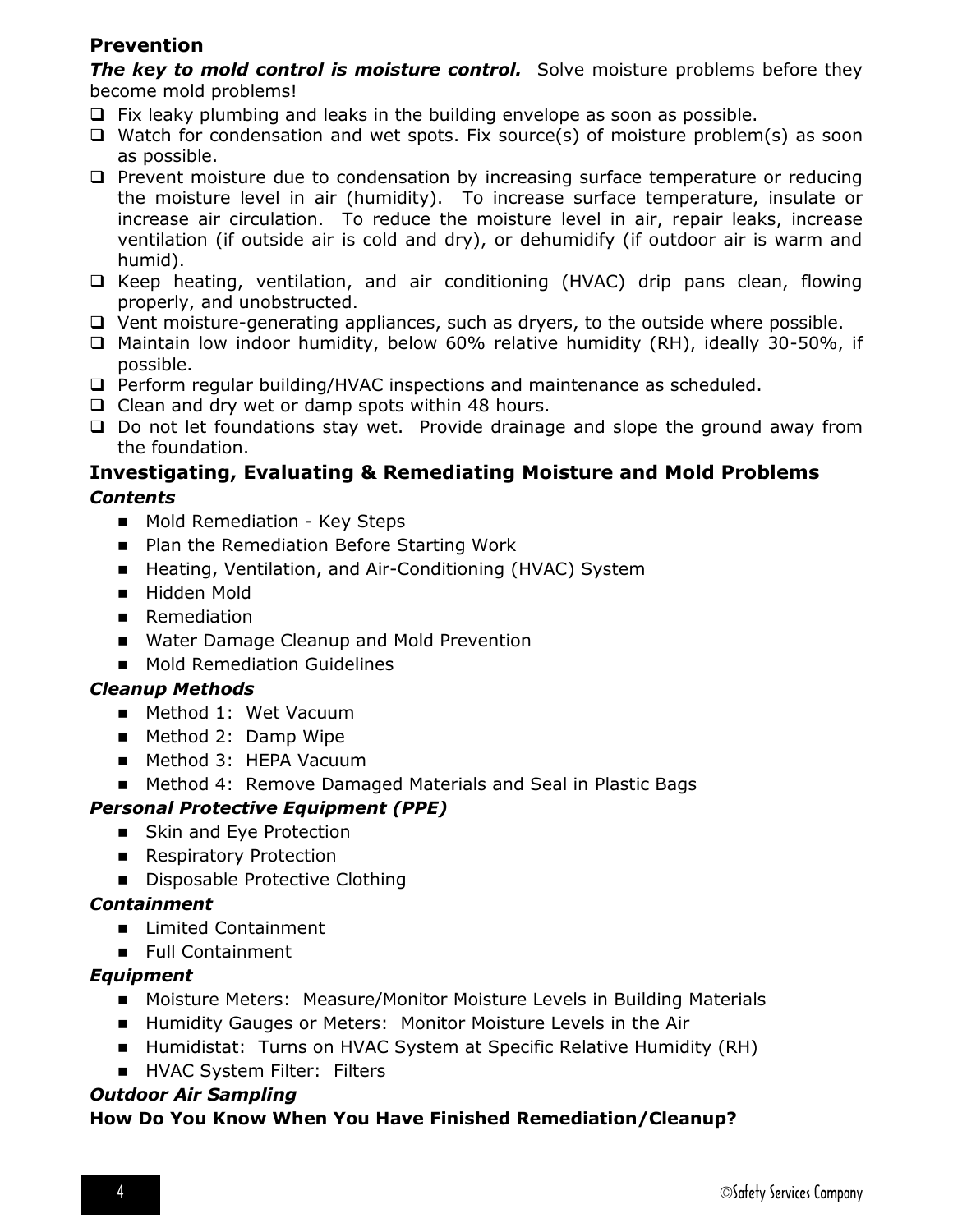# <span id="page-4-0"></span>**Plan the Remediation before Starting the Work** *Remediation Plan*

<span id="page-4-1"></span>*Assess the size* of the mold and/or moisture problem and the type of damaged materials before planning the remediation work. Select a remediation manager for medium or large jobs (or small jobs requiring more than one person). The remediation plan should include steps to fix the water or moisture problem, or the problem may reoccur. The plan should cover the use of appropriate Personal Protective Equipment (PPE) and include steps to carefully contain and remove moldy building materials to avoid spreading the mold. A remediation plan may vary greatly depending on the size and complexity of the job, and may require revision if circumstances change or new facts are discovered.

*The remediation manager's highest priority* must be to protect the health and safety of the building occupants and remediators. It is also important to communicate with building occupants when mold problems are identified. In some cases, especially those involving large areas of contamination, the remediation plan may include temporary relocation of some or all of the building occupants.

**The decision to relocate** occupants should consider the size and type of the area affected by mold growth, the type and extent of health effects reported by the occupants, the potential health risks that could be associated with debris and the amount of disruption likely to be caused by remediation activities. If possible, remediation activities should be scheduled during off-hours when building occupants are less likely to be affected.

*Remediators, particularly those with health-related concerns,* may wish to check with their doctors or health care professionals before working on mold remediation or investigating potentially moldy areas. If you have any doubts or questions, you should consult a health professional before beginning a remediation project.

# *Questions to Consider Before Remediation*

- $\Box$  Are there existing moisture problems in the building?
- $\Box$  Have building materials been wet more than 48 hours?
- $\Box$  Are there hidden sources of water or is the humidity too high (high enough to cause condensation)?
- $\Box$  Are building occupants reporting musty or moldy odors?
- $\Box$  Are building occupants reporting health problems?
- $\Box$  Are building materials or furnishings visibly damaged?
- $\Box$  Has maintenance been delayed or the maintenance plan been altered?
- $\Box$  Has the building been recently remodeled or has building use changed?
- $\Box$  Is consultation with medical or health professionals indicated?

# <span id="page-4-2"></span>**Heating, Ventilation, & Air-Conditioning (HVAC) System**

*Do not run the HVAC system* if you know or suspect that it is contaminated with mold. If you suspect that it may be contaminated (it is part of an identified moisture problem, for instance, or there is mold growth near the intake to the system), consult EPA's guide "Should You Have the Air Ducts in Your Home Cleaned?"

# <span id="page-4-3"></span>**Hidden Mold**

*In some cases, indoor mold growth may not be obvious.* It is possible that mold may be growing on hidden surfaces, such as the back side of dry wall, wallpaper, or paneling, the top of ceiling tiles, the underside of carpets and pads, etc. Possible locations of hidden mold can include pipe chases and utility tunnels (with leaking or condensing pipes), walls behind furniture (where condensation forms), condensate drain pans inside air handling units, porous thermal or acoustic liners inside ductwork, or roof materials above ceiling tiles (due to roof leaks or insufficient insulation).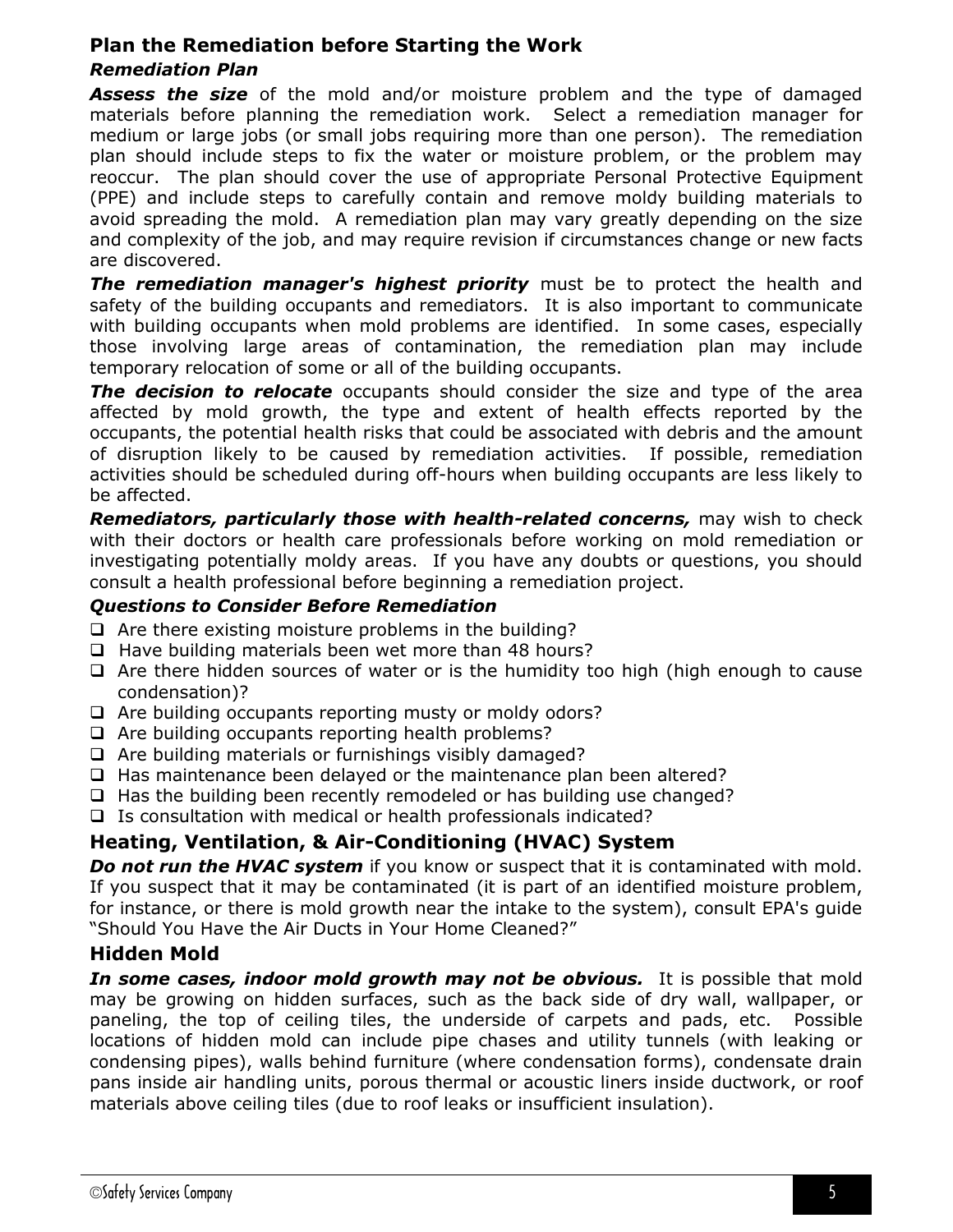*Some building materials,* such as dry wall with vinyl wallpaper over it or wood paneling, may act as vapor barriers, trapping moisture underneath their surfaces and thereby providing a moist environment where mold can grow. You may suspect hidden mold if a building smells moldy, but you cannot see the source, or if you know there has been water damage and building occupants are reporting health problems.

*Investigating hidden mold problems* may be difficult and will require caution when the investigation involves disturbing potential sites of mold growth—make sure to use personal protective equipment (PPE). For example, removal of wallpaper can lead to a massive release of spores from mold growing on the underside of the paper. If you believe that you may have a hidden mold problem, you may want to consider hiring an experienced professional. If you discover hidden mold, you should revise your remediation plan to account for the total area affected by mold growth.

#### <span id="page-5-0"></span>**Remediation**

- **Fix the water or humidity problem. Complete and carry out repair plan if** appropriate. Revise and/or carry out maintenance plan if necessary. Revise remediation plan as necessary, if more damage is discovered during remediation.
- **EX** Continue to communicate with building occupants, as appropriate to the situation. Be sure to address all concerns.
- **EX Completely clean up mold and dry water-damaged areas. Select appropriate** cleaning and drying methods for damaged/contaminated materials. Carefully contain and remove moldy building materials. Use appropriate Personal Protective Equipment (PPE). Arrange for outside professional support if necessary.

#### *The Key to Mold Control is Moisture Control!*

- $\Box$  When addressing mold problems, do not forget to address the source of the moisture problem, or the mold problem may simply reappear!
- Remember to check for high humidity and condensation problems as well as actual water leaks, maintenance issues, and HVAC system problems.
- $\Box$  Protect the health and safety of the building occupants and remediators. Consult a health professional as needed. Use PPE and containment as appropriate when working with mold.

# <span id="page-5-1"></span>**Mold Remediation Guidelines**

**These quidelines are designed to protect** the health of occupants and cleanup personnel during remediation. These guidelines are based on the area and type of material affected by water damage and/or mold growth. Please note that these are guidelines; some professionals may prefer other cleaning methods.

*If you are considering cleaning your ducts* as part of your remediation plan, you should consult EPA's publication entitled, "Should You Have the Air Ducts In Your Home Cleaned?" If possible, remediation activities should be scheduled during off-hours when building occupants are less likely to be affected.

*Although the level of personal protection suggested* in these guidelines is based on the total surface area contaminated and the potential for remediator and/or occupant exposure, professional judgment should always play a part in remediation decisions. These remediation guidelines are based on the size of the affected area to make it easier for remediators to select appropriate techniques, not on the basis of health effects or research showing there is a specific method appropriate at a certain number of square feet. The guidelines have been designed to help construct a remediation plan. The remediation manager will then use professional judgment and experience to adapt the guidelines to particular situations. When in doubt, caution is advised. Consult an experienced mold remediator for more information.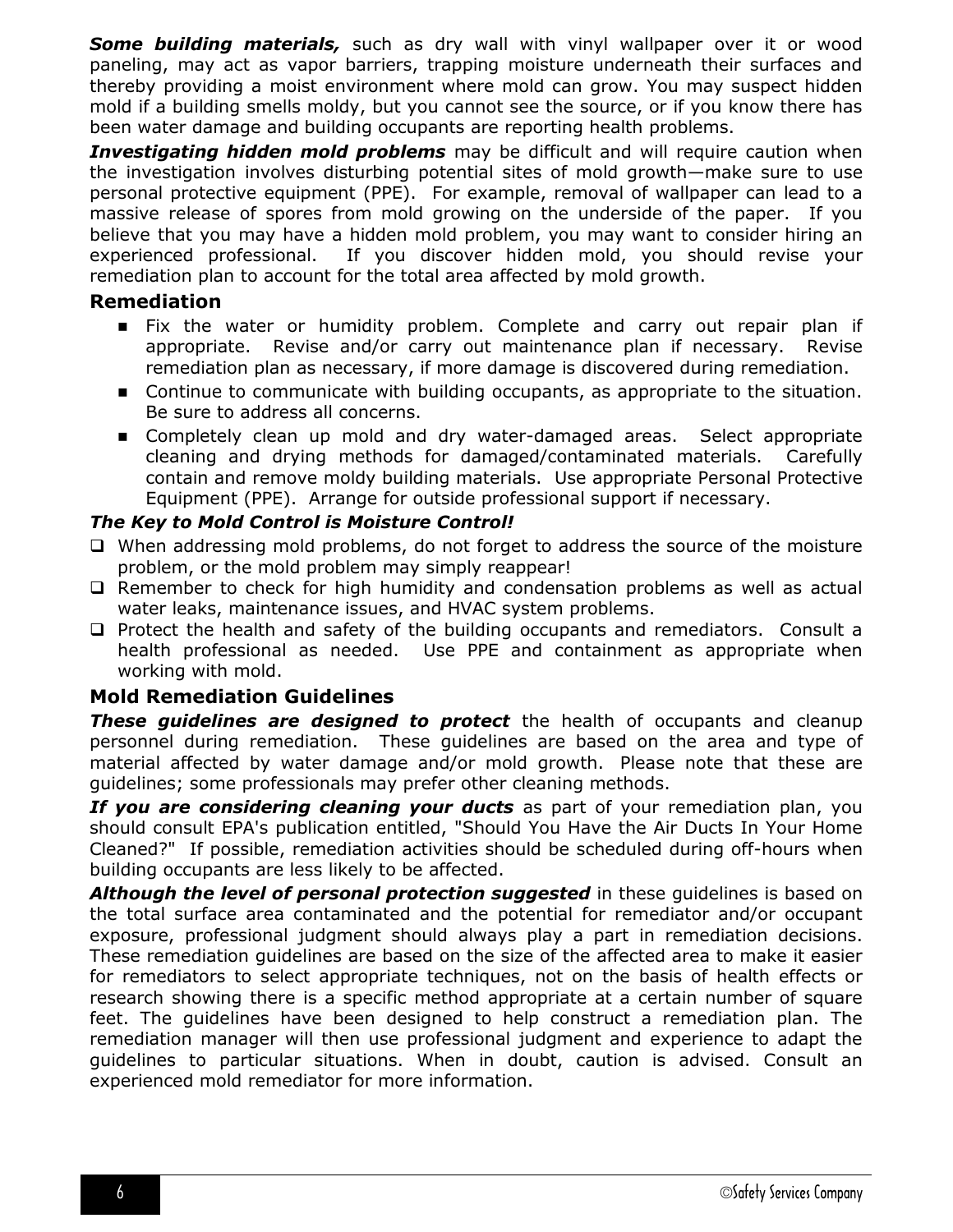*In cases in which a particularly toxic mold species* has been identified or is suspected, when extensive hidden mold is expected (such as behind vinyl wallpaper or in the HVAC system), when the chances of the mold becoming airborne are estimated to be high, or sensitive individuals (e.g., those with severe allergies or asthma) are present, a more cautious or conservative approach to remediation is indicated. Always make sure to protect remediators and building occupants from exposure to mold.

#### **Mold and Indoor Air Regulations and Standards**

*Standards or Threshold Limit Values* (TLVs) for airborne concentrations of mold, or mold spores, have not been set. As of December 2000, there are no EPA regulations or standards for airborne mold contaminants.

*If building occupants* are reporting serious health concerns, you should consult a health professional.

#### <span id="page-6-0"></span>**Cleanup Methods**

*A variety of mold cleanup methods are available* for remediating damage to building materials and furnishings caused by moisture control problems and mold growth. The specific method or group of methods used will depend on the type of material affected. Please note that professional remediators may use some methods not covered in these guidelines; absence of a method in the guidelines does not necessarily mean that it is not useful.

#### <span id="page-6-1"></span>*Method 1: Wet Vacuum*

*Wet vacuums are vacuum cleaners designed to collect water.* They can be used to remove water from floors, carpets, and hard surfaces where water has accumulated. They should not be used to vacuum porous materials, such as gypsum board. They should be used only when materials are still wet—wet vacuums may spread spores if sufficient liquid is not present. The tanks, hoses, and attachments of these vacuums should be thoroughly cleaned and dried after use since mold and mold spores may stick to the surfaces.

#### <span id="page-6-2"></span>*Method 2: Damp Wipe*

*Whether dead or alive, mold is allergenic,* and some molds may be toxic. Mold can generally be removed from nonporous (hard) surfaces by wiping or scrubbing with water, or water and detergent. It is important to dry these surfaces quickly and thoroughly to discourage further mold growth. Instructions for cleaning surfaces, as listed on product labels, should always be read and followed. Porous materials that are wet and have mold growing on them may have to be discarded. Since molds will infiltrate porous substances and grow on or fill in empty spaces or crevices, the mold can be difficult or impossible to remove completely.

# <span id="page-6-3"></span>*Method 3: HEPA Vacuum*

*HEPA (High-Efficiency Particulate Air) vacuums are recommended* for final cleanup of remediation areas after materials have been thoroughly dried and contaminated materials removed. HEPA vacuums are also recommended for cleanup of dust that may have settled on surfaces outside the remediation area. Care must be taken to assure that the filter is properly seated in the vacuum so that all the air must pass through the filter. When changing the vacuum filter, remediators should wear PPE to prevent exposure to the mold that has been captured. The filter and contents of the HEPA vacuum must be disposed of in well-sealed plastic bags.

# <span id="page-6-4"></span>*Method 4: Discard – Remove Damaged Materials and Seal in Plastic Bags*

*Building materials and furnishings that are contaminated* with mold growth and are not salvageable should be double-bagged using 6-mil polyethylene sheeting. These materials can then usually be discarded as ordinary construction waste. It is important to package mold-contaminated materials in sealed bags before removal from the containment area to minimize the dispersion of mold spores throughout the building.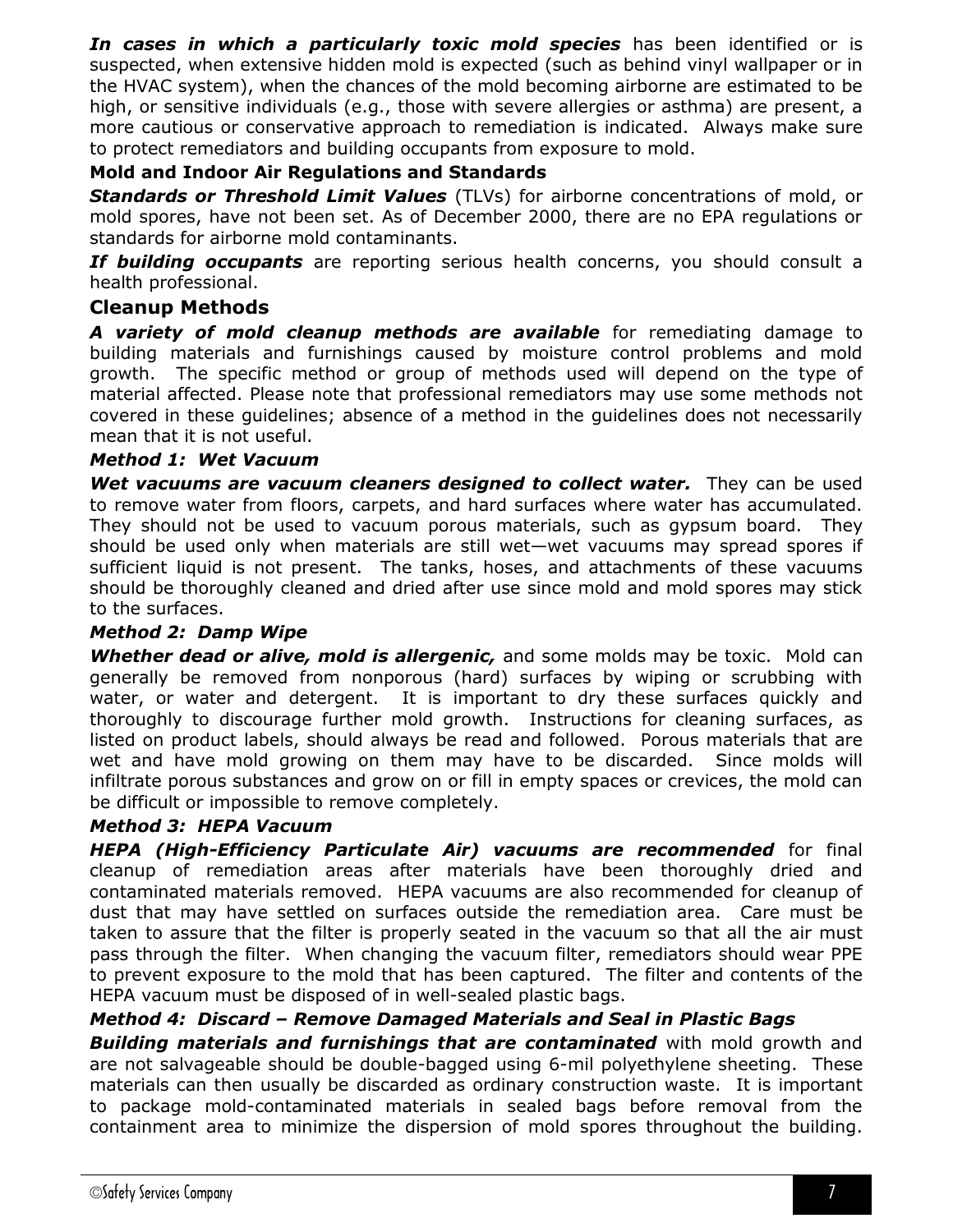Large items that have heavy mold growth should be covered with polyethylene sheeting and sealed with duct tape before they are removed from the containment area.

*The purpose of mold remediation* is to remove the mold to prevent human exposure and damage to building materials and furnishings. It is necessary to clean up mold contamination, not just to kill the mold. Dead mold is still allergenic, and some dead molds are potentially toxic. The use of a biocide, such as chlorine bleach, is not recommended as a routine practice during mold remediation, although there may be instances where professional judgment may indicate its use (for example, when immune-compromised individuals are present). In most cases, it is not possible or desirable to sterilize an area; a background level of mold spores will remain in the air (roughly equivalent to or lower than the level in outside air). These spores will not grow if the moisture problem in the building has been resolved.

*If you choose to use disinfectants or biocides, always ventilate the area. Outdoor* air may need to be brought in with fans. When using fans, take care not to distribute mold spores throughout an unaffected area. Biocides are toxic to humans, as well as to mold. You should also use appropriate PPE and read and follow label precautions. Never mix chlorine bleach solution with cleaning solutions or detergents that contain ammonia; toxic fumes could be produced.

**Some biocides are considered pesticides,** and some States require that only registered pesticide applicators apply these products in schools. Make sure anyone applying a biocide is properly licensed, if necessary. Fungicides are commonly applied to outdoor plants, soil, and grains as a dust or spray—examples include phthalimides, hexachlorobenzene, organomercurials, pentachlorophenol, and dithiocarbamates. Do not use fungicides developed for use outdoors for mold remediation or for any other indoor situation.

*Mold growth can eventually cause structural damage* to a school or large building, if a mold/moisture problem remains unaddressed for a long time. In the case of a longterm roof leak, for example, molds can weaken floors and walls as the molds feed on wet wood. If you suspect that mold has damaged building integrity, you should consult a structural engineer or other professional with expertise in this area.

*Do not paint or caulk moldy surfaces;* clean and dry surfaces before painting. Paint applied over moldy surfaces is likely to peel.

# <span id="page-7-0"></span>**Personal Protective Equipment (PPE)**

*If the remediation job disturbs mold* and mold spores become airborne, then the risk of respiratory exposure goes up. Actions that are likely to stir up mold include: breakup of moldy porous materials such as wallboard; invasive procedures used to examine or remediate mold growth in a wall cavity; actively stripping or peeling wallpaper to remove it; and using fans to dry items.

**The primary function** of Personal Protective Equipment (PPE) is to avoid inhaling mold and mold spores and to avoid mold contact with the skin or eyes. The following sections discuss the different types of PPE that can be used during remediation activities. Please note that all individuals using certain PPE equipment, such as half-face or full-face respirators, must be trained, must have medical clearance, and must be fit-tested by a trained professional. In addition, the use of respirators must follow a complete respiratory protection program as specified by the Occupational Safety and Health Administration.

#### <span id="page-7-1"></span>*Skin and Eye Protection*

*Gloves are required to protect the skin* from contact with mold allergens (and in some cases mold toxins) and from potentially irritating cleaning solutions. Long gloves that extend to the middle of the forearm are recommended. The glove material should be selected based on the type of materials being handled.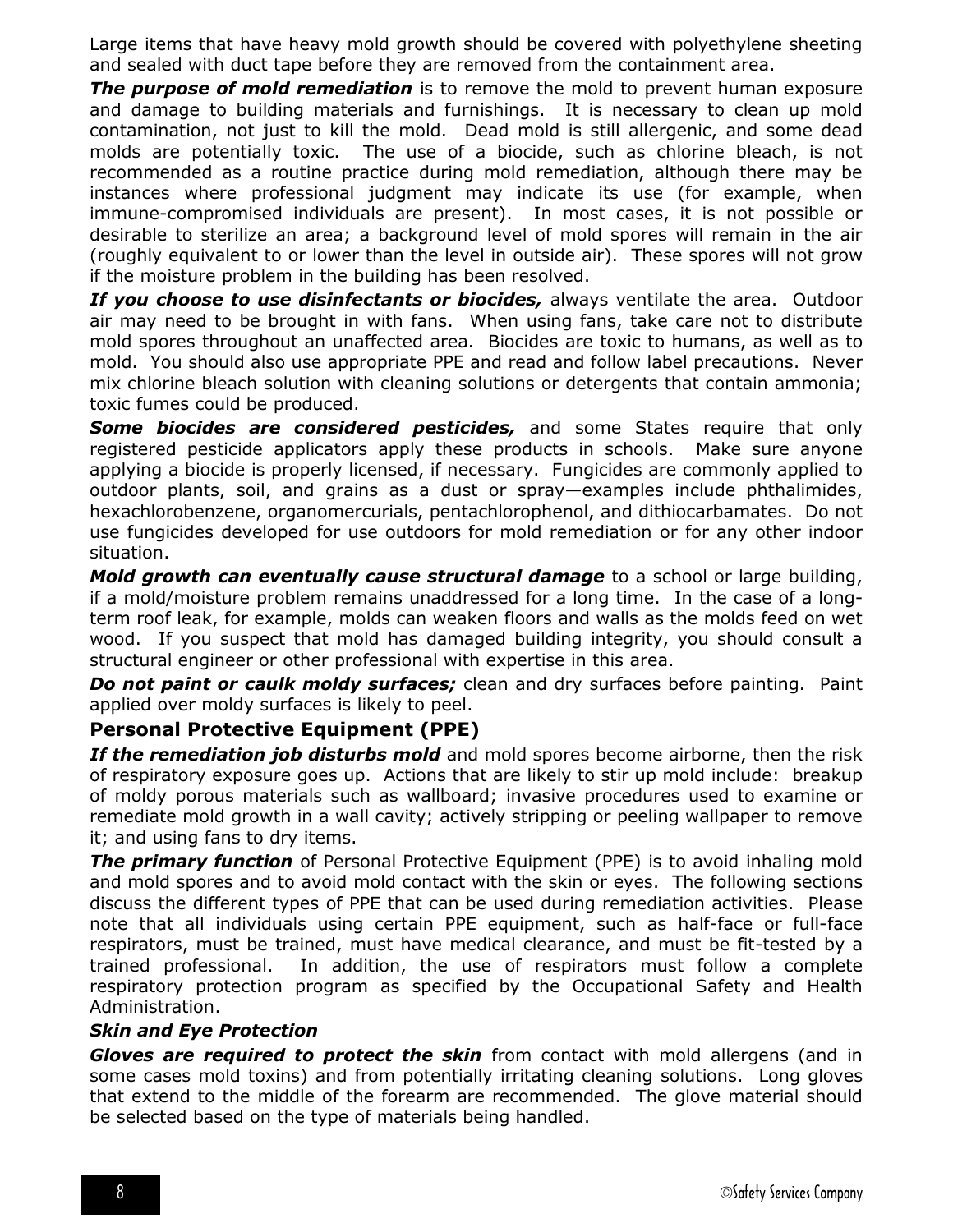If you are using a biocide (such as chlorine bleach) or a strong cleaning solution, you should select gloves made from natural rubber, neoprene, nitrile, polyurethane, or PVC. If you are using a mild detergent or plain water, ordinary household rubber gloves may be used.

*To protect your eyes,* use properly fitted goggles or a full-face respirator with HEPA filter. Goggles must be designed to prevent the entry of dust and small particles. Safety glasses or goggles with open vent holes are not acceptable.

### <span id="page-8-0"></span>*Respiratory Protection*

*Respirators protect* cleanup workers from inhaling airborne mold, mold spores, and contaminated dust.

- *Minimum:* When cleaning up a small area affected by mold, you should use an N-95 respirator. This device covers the nose and mouth, will filter out 95% of the particulates in the air, and is available in most hardware stores. In situations where a full-face respirator is in use, additional eye protection is not required.
- *Limited:* Limited PPE includes use of a half-face or full-face air purifying respirator (APR) equipped with a HEPA filter cartridge. These respirators contain both inhalation and exhalation valves that filter the air and ensure that it is free of mold particles. Note that half-face APRs do not provide eye protection. In addition, the HEPA filters do not remove vapors or gases. You should always use respirators approved by the National Institute for Occupational Safety and Health.
- *Full:* In situations in which high levels of airborne dust or mold spores are likely or when intense or long-term exposures are expected (e.g., the cleanup of large areas of contamination), a full-face, powered air purifying respirator (PAPR) is recommended. Full-face PAPRs use a blower to force air through a HEPA filter. The HEPA-filtered air is supplied to a mask that covers the entire face or a hood that covers the entire head. The positive pressure within the hood prevents unfiltered air from entering through penetrations or gaps. Individuals must be trained to use their respirators before they begin remediation. The use of these respirators must be in compliance with OSHA regulations.

# <span id="page-8-1"></span>*Disposable Protective Clothing*

**Disposable clothing is recommended** during a medium or large remediation project to prevent the transfer and spread of mold to clothing and to eliminate skin contact with mold.

- **Limited:** Disposable paper overalls can be used.
- **Full:** Mold-impervious disposable head and foot coverings, and a body suit made of a breathable material, such as TYVEK®, should be used. All gaps, such as those around ankles and wrists, should be sealed (many remediators use duct tape to seal clothing).

# <span id="page-8-2"></span>**Containment**

**The purpose of containment** during remediation activities is to limit release of mold into the air and surroundings, in order to minimize the exposure of remediators and building occupants to mold. Mold and moldy debris should not be allowed to spread to areas in the building beyond the contaminated site.

**The two types of containment recommended** are limited and full. The larger the area of moldy material, the greater the possibility of human exposure and the greater the need for containment. In general, the size of the area helps determine the level of containment. However, a heavy growth of mold in a relatively small area could release more spores than a lighter growth of mold in a relatively large area. Choice of containment should be based on professional judgment. The primary object of containment should be to prevent occupant and remediator exposure to mold.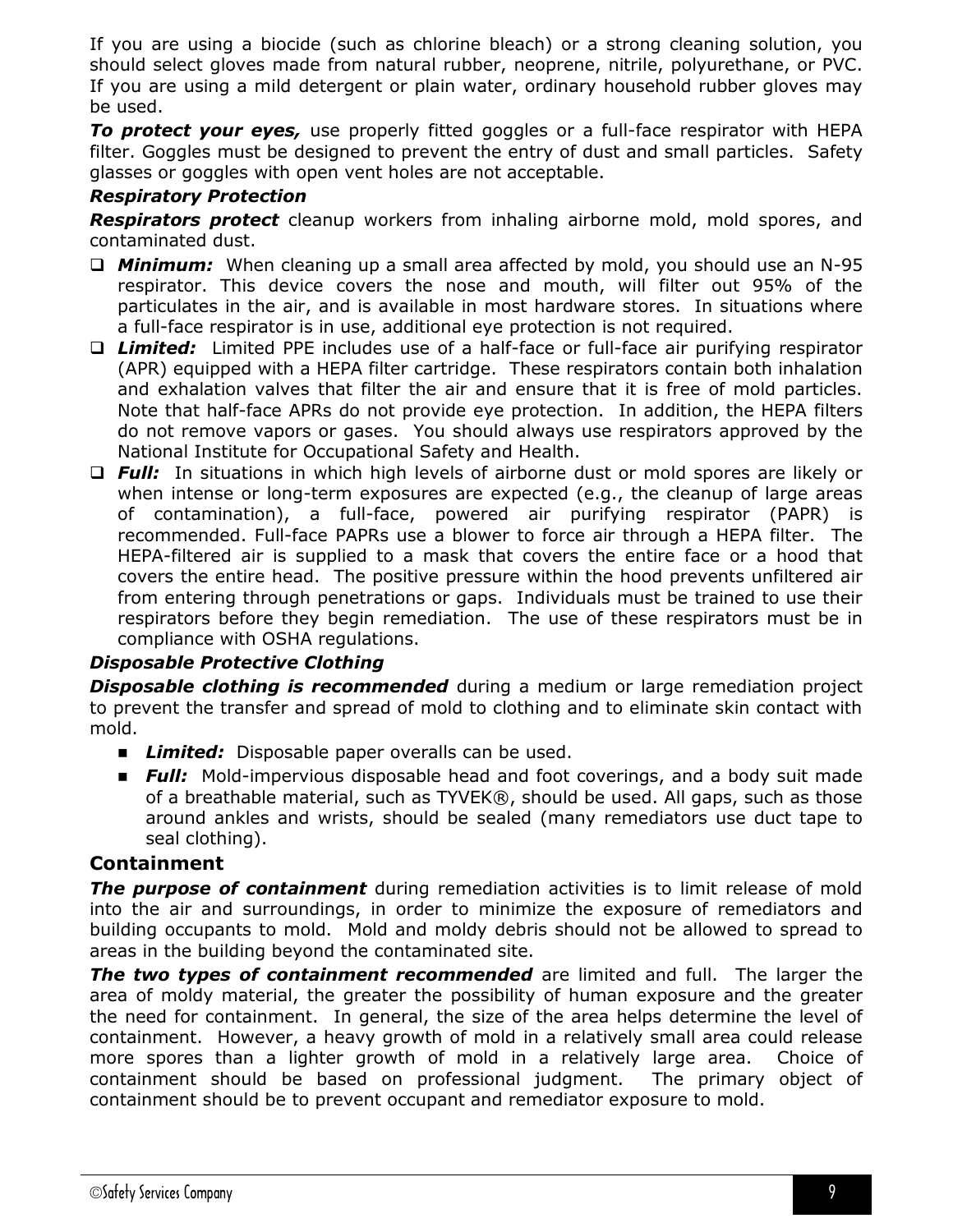#### <span id="page-9-0"></span>*Limited Containment*

*Limited containment is generally recommended* for areas involving between 10 and 100 square feet (ft²) of mold contamination. The enclosure around the moldy area should consist of a single layer of 6-mil, fire-retardant polyethylene sheeting. The containment should have a slit entry and covering flap on the outside of the containment area. For small areas, the polyethylene sheeting can be affixed to floors and ceilings with duct tape. For larger areas, a steel or wooden stud frame can be erected and polyethylene sheeting attached to it. All supply and air vents, doors, chases, and risers within the containment area must be sealed with polyethylene sheeting to minimize the migration of contaminants to other parts of the building. Heavy mold growth on ceiling tiles may impact HVAC systems if the space above the ceiling is used as a return air plenum. In this case, containment should be installed from the floor to the ceiling deck, and the filters in the air handling units serving the affected area may have to be replaced once remediation is finished.

**The containment area must be maintained** under negative pressure relative to surrounding areas. This will ensure that contaminated air does not flow into adjacent areas. This can be done with a HEPA-filtered fan unit exhausted outside of the building. For small, easily contained areas, an exhaust fan ducted to the outdoors can also be used. The surfaces of all objects removed from the containment area should be remediated/cleaned prior to removal. The remediation guidelines can be implemented when the containment is completely sealed and is under negative pressure relative to the surrounding area.

# <span id="page-9-1"></span>*Full Containment*

*Full containment is recommended* for the cleanup of mold-contaminated surface areas greater than 100 ft<sup>2</sup> or in any situation in which it appears likely that the occupant space would be further contaminated without full containment. Double layers of polyethylene should be used to create a barrier between the moldy area and other parts of the building. A decontamination chamber or airlock should be constructed for entry into and exit from the remediation area. The entryways to the airlock from the outside and from the airlock to the main containment area should consist of a slit entry with covering flaps on the outside surface of each slit entry. The chamber should be large enough to hold a waste container and allow a person to put on and remove PPE. All contaminated PPE, except respirators, should be placed in a sealed bag while in this chamber. Respirators should be worn until remediators are outside the decontamination chamber. PPE must be worn throughout the final stages of HEPA vacuuming and dampwiping of the contained area. PPE must also be worn during HEPA vacuum filter changes or cleanup of the HEPA vacuum.

#### <span id="page-9-2"></span>*Containment Tips*

- Always maintain the containment area under negative pressure.
- Exhaust fans to outdoors and ensure that adequate makeup air is provided.

If the containment is working, the polyethylene sheeting should billow inwards on all surfaces. If it flutters or billows outward, containment has been lost, and you should find and correct the problem before continuing your remediation activities.

# <span id="page-9-3"></span>**Equipment**

#### **Moisture Meters: Measure/Monitor Moisture Levels in Building Materials**

Moisture meters may be helpful for measuring the moisture content in a variety of building materials following water damage. They can also be used to monitor the process of drying damaged materials. These direct reading devices have a thin probe which can be inserted into the material to be tested or can be pressed directly against the surface of the material. Moisture meters can be used on materials such as carpet, wallboard, wood, brick, and concrete.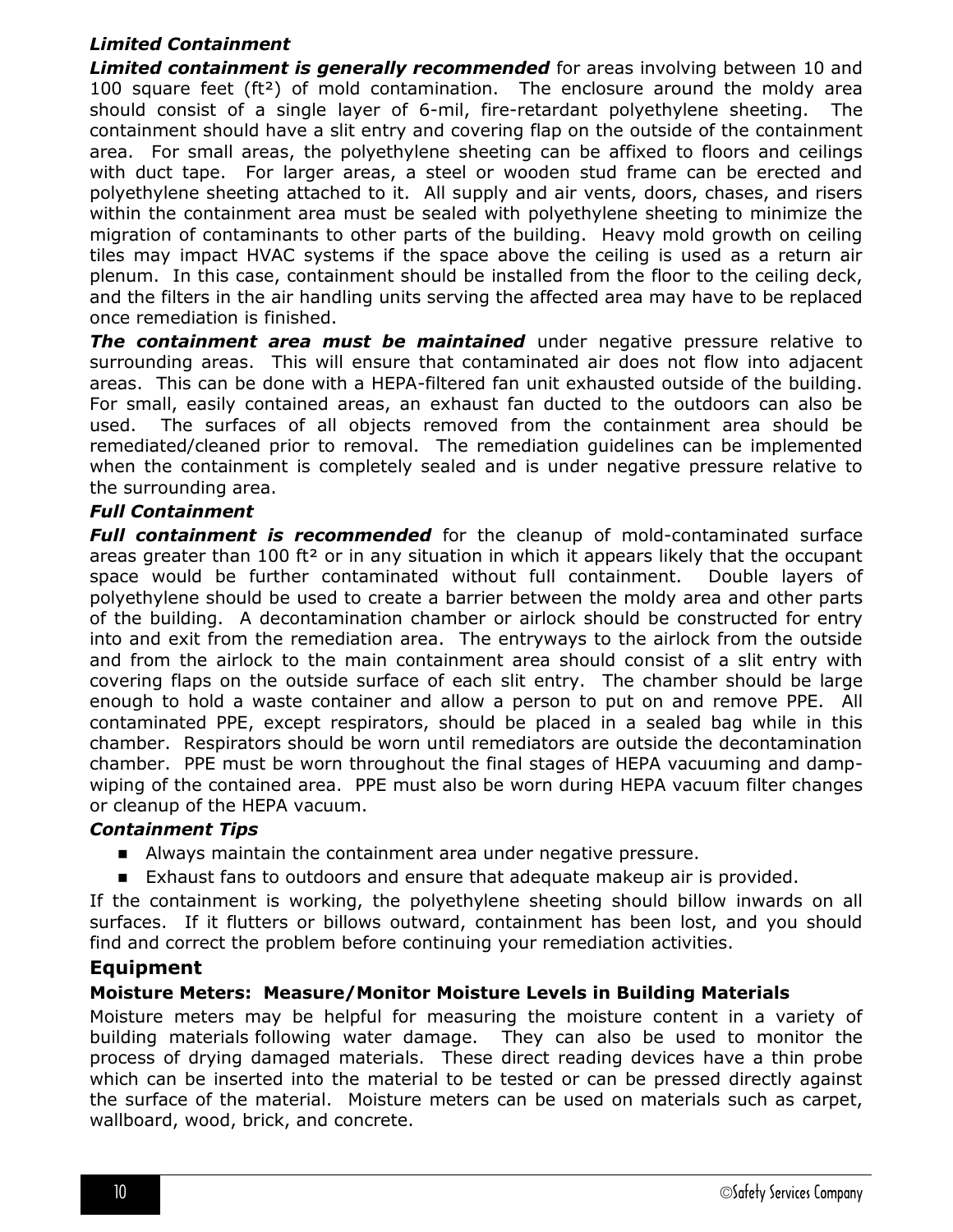# **Humidity Gauges or Meters: Monitor Moisture Levels in the Air**

Humidity meters can be used to monitor humidity indoors. Inexpensive (<\$50) models are available that monitor both temperature and humidity.

# **Humidistat: Turns on HVAC System at Specific Relative Humidity (RH)**

A humidistat is a control device that can be connected to the HVAC system and adjusted so that, if the humidity level rises above a set point, the HVAC system will automatically come on.

# **HVAC System Filter: Filters Outdoor Air**

Use high-quality filters in your HVAC system during remediation. Consult an engineer for the appropriate efficiency for your specific HVAC system and consider upgrading your filters if appropriate. Conventional HVAC filters are typically not effective in filtering particles the size of mold spores. Consider upgrading to a filter with a minimum efficiency of 50 to 60% or a rating of MERV 8, as determined by Test Standard 52.2 of the American Society of Heating, Refrigerating, and Air Conditioning Engineers. Remember to change filters regularly and change them following any remediation activities.

# <span id="page-10-0"></span>**Air Sampling**

*Is sampling for mold needed?* In most cases, if visible mold growth is present, sampling is unnecessary. In specific instances, such as cases where litigation is involved, the source(s) of the mold contamination is unclear, or health concerns are a problem, you may consider sampling as part of your site evaluation. Surface sampling may also be useful in order to determine if an area has been adequately cleaned or remediated. Sampling should be done only after developing a sampling plan that includes a confirmable theory regarding suspected mold sources and routes of exposure. Figure out what you think is happening and how to prove or disprove it before you sample!

*If you do not have extensive experience* and/or are in doubt about sampling, consult an experienced professional. This individual can help you decide if sampling for mold is useful and/or needed, and will be able to carry out any necessary sampling. It is important to remember that the results of sampling may have limited use or application.

*Sampling may help locate the source of mold contamination,* identify some of the mold species present, and differentiate between mold and soot or dirt. Pre- and postremediation sampling may also be useful in determining whether remediation efforts have been effective. After remediation, the types and concentrations of mold in indoor air samples should be similar to what is found in the local outdoor air. Since no EPA or other Federal threshold limits have been set for mold or mold spores, sampling cannot be used to check a building's compliance with Federal mold standards.

**Sampling for mold should be conducted** by professionals with specific experience in designing mold sampling protocols, sampling methods, and interpretation of results. Sample analysis should follow analytical methods recommended by the American Industrial Hygiene Association (AIHA), the American Conference of Governmental Industrial Hygienists (ACGIH), or other professional guidelines. Types of samples include air samples, surface samples, bulk samples (chunks of carpet, insulation, wall board, etc.), and water samples from condensate drain pans or cooling towers.

*A number of pitfalls may be encountered* when inexperienced personnel conduct sampling. They may take an inadequate number of samples, there may be inconsistency in sampling protocols, the samples may become contaminated, outdoor control samples may be omitted, and you may incur costs for unneeded or inappropriate samples. Budget constraints will often be a consideration when sampling; professional advice may be necessary to determine if it is possible to take sufficient samples to characterize a problem on a given budget.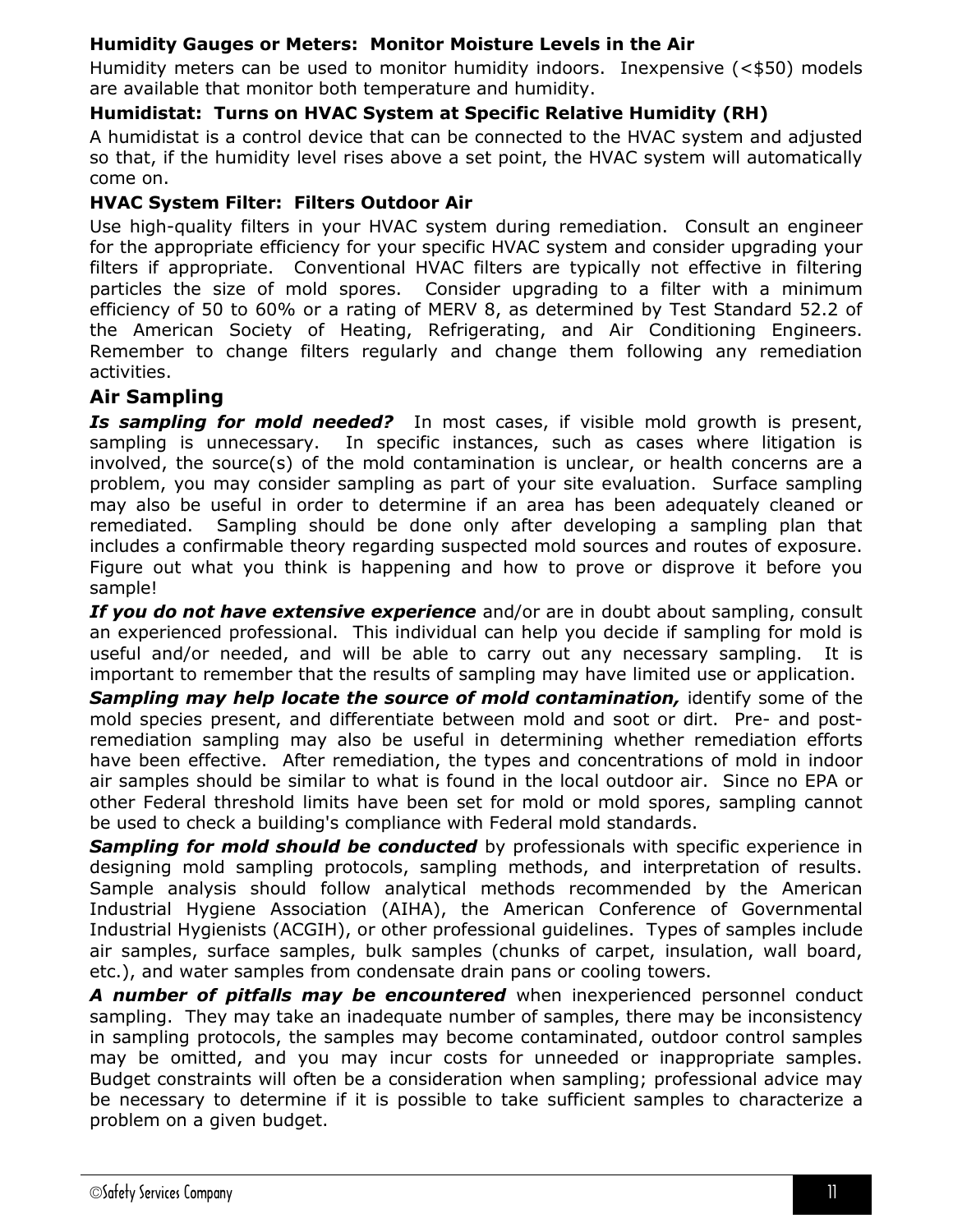If it is not possible to sample properly, with a sufficient number of samples to answer the question(s) posed, it would be preferable not to sample. Inadequate sample plans may generate misleading, confusing, and useless results.

*Keep in mind that air sampling for mold* provides information only for the moment in time in which the sampling occurred, much like a snapshot. Air sampling will reveal, when properly done, what was in the air at the moment when the sample was taken. For someone without experience, sampling results will be difficult to interpret. Experience in interpretation of results is essential.

# <span id="page-11-0"></span>**When is Remediation/Cleanup Finished?**

- You must have completely fixed the water or moisture problem.
- You should complete mold removal. Use professional judgment to determine if the cleanup is sufficient. Visible mold, mold-damaged materials, and moldy odors should not be present.
- If you have sampled, the kinds and concentrations of mold and mold spores in the building should be similar to those found outside, once cleanup activities have been completed.
- You should revisit the site(s) shortly after remediation, and it should show no signs of water damage or mold growth.
- **People should be able to occupy or re-occupy the space without health complaints** or physical symptoms.
- Ultimately, this is a judgment call; there is no easy answer.

# <span id="page-11-1"></span>**NOTES:**

*Molds are known allergens and may be toxic.* You may wish to use Personal Protective Equipment (PPE) while investigating a mold problem, as well as during remediation/clean-up situations. The minimum PPE includes an N-95 respirator, gloves, and eye protection.

*Although this document* has a residential focus, it is applicable to other building types.

*It is important* that building materials be able to dry; moisture should not be trapped between two vapor barriers or mold may result.

*Please note* that this information contains general guidelines. The purpose is to provide basic information for remediation managers to first assess the extent of the damage and then to determine whether the remediation should be managed by in-house personnel or outside professionals. The remediation manager can then use the guidelines to help design a remediation plan or to assess a plan submitted by outside professionals.

# <span id="page-11-2"></span>**Checklist for Mold Remediation**

#### <span id="page-11-3"></span>*Investigate and evaluate moisture and mold problems*

- $\Box$  Assess size of moldy area (square feet)
- $\Box$  Consider the possibility of hidden mold
- $\Box$  Clean up small mold problems and fix moisture problems before they become large problems
- Select remediation manager for medium or large size mold problem
- $\Box$  Investigate areas associated with occupant complaints
- $\Box$  Identify source(s) or cause of water or moisture problem(s)
- $\Box$  Note type of water-damaged materials (wallboard, carpet, etc.)
- $\Box$  Check inside air ducts and air handling unit
- $\Box$  Throughout process, consult qualified professional if necessary or desired

# **Communicate with building occupants at all stages of process, as appropriate**

**Designate contact person for questions and comments about medium or large** scale remediation as needed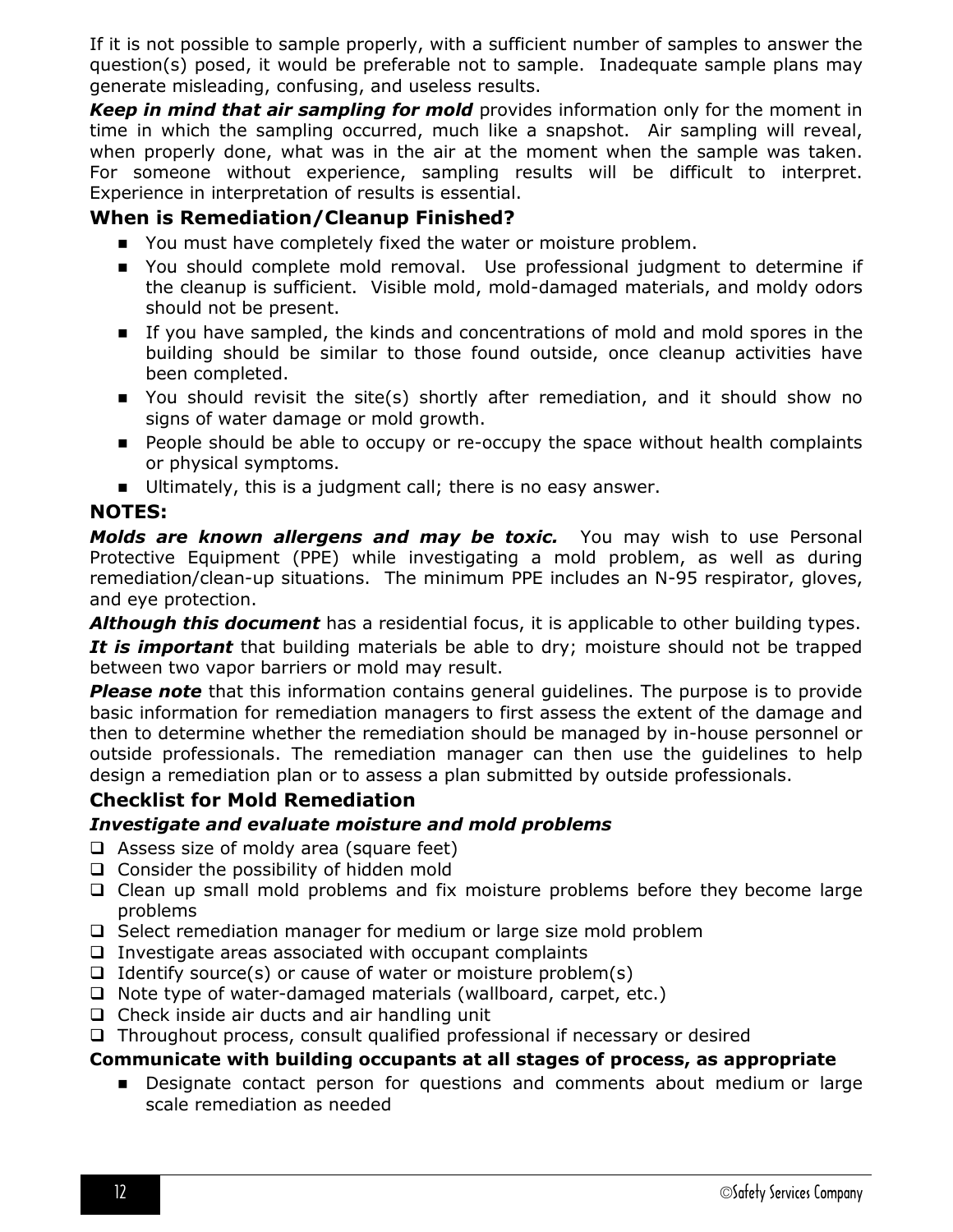#### <span id="page-12-0"></span>*Plan remediation*

- Adapt or modify remediation guidelines to fit your situation; use professional judgment
- $\Box$  Plan to dry wet, non-moldy materials within 48 hours to prevent mold growth
- $\Box$  Select cleanup methods for moldy items
- □ Select Personal Protection Equipment protect remediators
- $\square$  Select containment equipment protect building occupants
- Select remediation personnel who have the experience and training needed to implement the remediation plan and use Personal Protection Equipment and containment as appropriate

# <span id="page-12-1"></span>*Remediate moisture and mold problems*

- Fix moisture problem, implement repair plan and/or maintenance plan
- **Dry wet, non-moldy materials within 48 hours to prevent mold growth**
- Clean and dry moldy materials; discard moldy items that cannot be cleaned

# <span id="page-12-2"></span>**Guidelines for Remediating Building Materials with Mold Growth Caused by Clean Water**

**This information presents remediation quidelines** for building materials that have or are likely to have mold growth. The guidelines are designed to protect the health of occupants and cleanup personnel during remediation. These guidelines are based on the area and type of material affected by water damage and/or mold growth. Please note that these are guidelines; some professionals may prefer other cleaning methods.

*If you are considering cleaning your ducts* as part of your remediation plan, you should consult EPA's publication entitled, Should You Have the Air Ducts In Your Home Cleaned? If possible, remediation activities should be scheduled during off-hours when building occupants are less likely to be affected.

*Although the level of personal protection suggested* in these guidelines is based on the total surface area contaminated and the potential for remediator and/or occupant exposure, professional judgment should always play a part in remediation decisions. These remediation guidelines are based on the size of the affected area to make it easier for remediators to select appropriate techniques, not on the basis of health effects or research showing there is a specific method appropriate at a certain number of square feet. The guidelines have been designed to help construct a remediation plan. The remediation manager will then use professional judgment and experience to adapt the guidelines to particular situations. When in doubt, caution is advised. Consult an experienced mold remediator for more information.

*In cases in which a particularly toxic mold species* has been identified or is suspected, when extensive hidden mold is expected (such as behind vinyl wallpaper or in the HVAC system), when the chances of the mold becoming airborne are estimated to be high, or sensitive individuals (e.g., those with severe allergies or asthma) are present, a more cautious or conservative approach to remediation is indicated. Always make sure to protect remediators and building occupants from exposure to mold.

The following **"Easy Reference Chart"** will help you determine necessary precautions.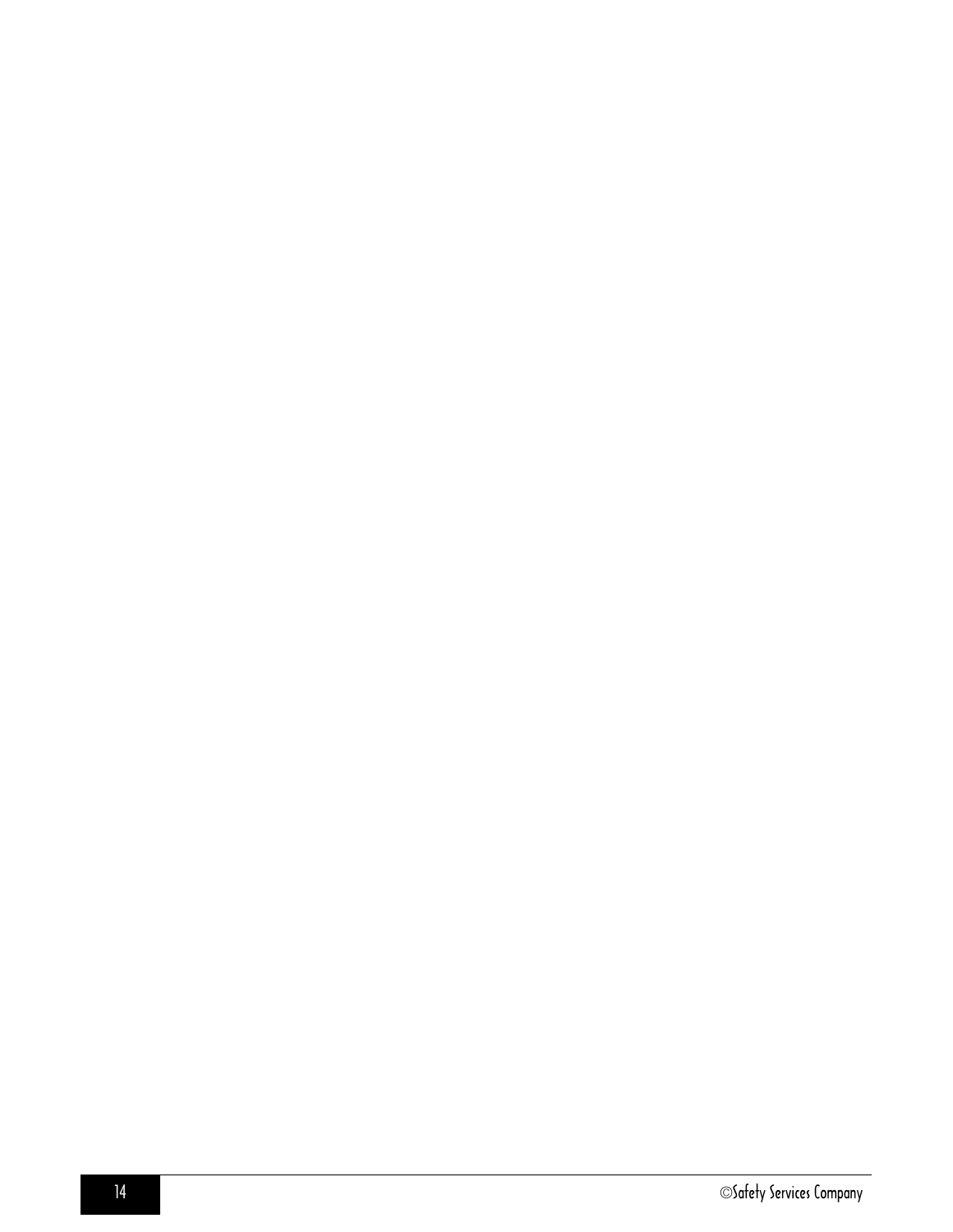| <b>Guidelines for Remediating Building Materials with Mold Growth Caused by Clean Water*</b>                                                                                                                                                                                                                                                                                                                                                                                                                                                                                                                                                                                                                                                                                |                            |                                                                                                                 |                                                                                                        |  |  |
|-----------------------------------------------------------------------------------------------------------------------------------------------------------------------------------------------------------------------------------------------------------------------------------------------------------------------------------------------------------------------------------------------------------------------------------------------------------------------------------------------------------------------------------------------------------------------------------------------------------------------------------------------------------------------------------------------------------------------------------------------------------------------------|----------------------------|-----------------------------------------------------------------------------------------------------------------|--------------------------------------------------------------------------------------------------------|--|--|
| <b>Material or Furnishing Affected</b>                                                                                                                                                                                                                                                                                                                                                                                                                                                                                                                                                                                                                                                                                                                                      | <b>Cleanup</b><br>Methodst | <b>Personal Protective</b><br><b>Equipment</b>                                                                  | <b>Containment</b>                                                                                     |  |  |
| <b>SMALL</b> - Total Surface Area Affected Less Than 10 square feet (ff)                                                                                                                                                                                                                                                                                                                                                                                                                                                                                                                                                                                                                                                                                                    |                            |                                                                                                                 |                                                                                                        |  |  |
| <b>Books and papers</b>                                                                                                                                                                                                                                                                                                                                                                                                                                                                                                                                                                                                                                                                                                                                                     | 3                          |                                                                                                                 |                                                                                                        |  |  |
| <b>Carpet and backing</b>                                                                                                                                                                                                                                                                                                                                                                                                                                                                                                                                                                                                                                                                                                                                                   | 1, 3                       |                                                                                                                 |                                                                                                        |  |  |
| Concrete or cinder block                                                                                                                                                                                                                                                                                                                                                                                                                                                                                                                                                                                                                                                                                                                                                    | 1, 3                       | <b>Minimum</b><br>N-95 respirator, gloves,                                                                      | <b>None required</b>                                                                                   |  |  |
| Hard surface, porous flooring<br>(linoleum, ceramic tile, vinyl)                                                                                                                                                                                                                                                                                                                                                                                                                                                                                                                                                                                                                                                                                                            | 1, 2, 3                    |                                                                                                                 |                                                                                                        |  |  |
| Non-porous, hard surfaces<br>(plastics, metals)                                                                                                                                                                                                                                                                                                                                                                                                                                                                                                                                                                                                                                                                                                                             | 1, 2, 3                    | and goggles                                                                                                     |                                                                                                        |  |  |
| Upholstered furniture & drapes                                                                                                                                                                                                                                                                                                                                                                                                                                                                                                                                                                                                                                                                                                                                              | 1, 3                       |                                                                                                                 |                                                                                                        |  |  |
| <b>Wallboard (drywall and gypsum board)</b>                                                                                                                                                                                                                                                                                                                                                                                                                                                                                                                                                                                                                                                                                                                                 | $\overline{3}$             |                                                                                                                 |                                                                                                        |  |  |
| <b>Wood surfaces</b>                                                                                                                                                                                                                                                                                                                                                                                                                                                                                                                                                                                                                                                                                                                                                        | 1, 2, 3                    |                                                                                                                 |                                                                                                        |  |  |
| <b>MEDIUM - Total Surface Area Affected Between 10 and 100 (ff)</b>                                                                                                                                                                                                                                                                                                                                                                                                                                                                                                                                                                                                                                                                                                         |                            |                                                                                                                 |                                                                                                        |  |  |
| <b>Books and papers</b>                                                                                                                                                                                                                                                                                                                                                                                                                                                                                                                                                                                                                                                                                                                                                     | 3                          |                                                                                                                 |                                                                                                        |  |  |
| <b>Carpet and backing</b>                                                                                                                                                                                                                                                                                                                                                                                                                                                                                                                                                                                                                                                                                                                                                   | 1,3,4                      | <b>Limited or Full</b>                                                                                          | <b>Limited</b>                                                                                         |  |  |
| Concrete or cinder block                                                                                                                                                                                                                                                                                                                                                                                                                                                                                                                                                                                                                                                                                                                                                    | 1,3                        |                                                                                                                 |                                                                                                        |  |  |
| Hard surface, porous flooring<br>(linoleum, ceramic tile, vinyl)                                                                                                                                                                                                                                                                                                                                                                                                                                                                                                                                                                                                                                                                                                            | 1,2,3                      | Use professional<br>judgment, consider<br>potential for remediator<br>exposure and size of<br>contaminated area | Use professional<br>judgment, consider<br>potential for<br>remediator/occupant<br>exposure and size of |  |  |
| Non-porous, hard surfaces<br>(plastics, metals)                                                                                                                                                                                                                                                                                                                                                                                                                                                                                                                                                                                                                                                                                                                             | 1,2,3                      |                                                                                                                 |                                                                                                        |  |  |
| <b>Upholstered furniture &amp; drapes</b>                                                                                                                                                                                                                                                                                                                                                                                                                                                                                                                                                                                                                                                                                                                                   | 1,3,4                      |                                                                                                                 | contaminated area                                                                                      |  |  |
| <b>Wallboard (drywall and gypsum board)</b>                                                                                                                                                                                                                                                                                                                                                                                                                                                                                                                                                                                                                                                                                                                                 | 3,4                        |                                                                                                                 |                                                                                                        |  |  |
| <b>Wood surfaces</b>                                                                                                                                                                                                                                                                                                                                                                                                                                                                                                                                                                                                                                                                                                                                                        | 1,2,3                      |                                                                                                                 |                                                                                                        |  |  |
| LARGE - Total Surface Area Affected Greater Than 100 (ff) or Potential for Increased                                                                                                                                                                                                                                                                                                                                                                                                                                                                                                                                                                                                                                                                                        |                            |                                                                                                                 |                                                                                                        |  |  |
| Occupant or Remediator Exposure During Remediation Estimated to be Significant                                                                                                                                                                                                                                                                                                                                                                                                                                                                                                                                                                                                                                                                                              |                            |                                                                                                                 |                                                                                                        |  |  |
| <b>Books and papers</b>                                                                                                                                                                                                                                                                                                                                                                                                                                                                                                                                                                                                                                                                                                                                                     | 3                          |                                                                                                                 |                                                                                                        |  |  |
| <b>Carpet and backing</b>                                                                                                                                                                                                                                                                                                                                                                                                                                                                                                                                                                                                                                                                                                                                                   | 1,3,4                      | <b>Full</b>                                                                                                     | <b>Full</b>                                                                                            |  |  |
| Concrete or cinder block                                                                                                                                                                                                                                                                                                                                                                                                                                                                                                                                                                                                                                                                                                                                                    | 1,3                        |                                                                                                                 |                                                                                                        |  |  |
| Hard surface, porous flooring<br>(linoleum, ceramic tile, vinyl)                                                                                                                                                                                                                                                                                                                                                                                                                                                                                                                                                                                                                                                                                                            | 1, 2, 3, 4                 | Use professional<br>judgment, consider                                                                          | Use professional<br>judgment, consider                                                                 |  |  |
| Non-porous, hard surfaces<br>(plastics, metals)                                                                                                                                                                                                                                                                                                                                                                                                                                                                                                                                                                                                                                                                                                                             | 1,2,3                      | potential for<br>remediator/occupant<br>exposure and size of                                                    | potential for<br>remediator exposure                                                                   |  |  |
| Upholstered furniture & drapes                                                                                                                                                                                                                                                                                                                                                                                                                                                                                                                                                                                                                                                                                                                                              | 1,2,4                      |                                                                                                                 | and size of                                                                                            |  |  |
| <b>Wallboard (drywall and gypsum board)</b>                                                                                                                                                                                                                                                                                                                                                                                                                                                                                                                                                                                                                                                                                                                                 | 3,4                        | contaminated area                                                                                               | contaminated area                                                                                      |  |  |
| <b>Wood surfaces</b>                                                                                                                                                                                                                                                                                                                                                                                                                                                                                                                                                                                                                                                                                                                                                        | 1, 2, 3, 4                 |                                                                                                                 |                                                                                                        |  |  |
| * Use professional judgment to determine prudent levels of Personal Protective Equipment and containment for<br>each situation, particularly as the remediation site size increases and the potential for exposure and health<br>effects rises. Assess the need for increased Personal Protective Equipment, if, during the remediation, more<br>extensive contamination is encountered than was expected. Consult Table 1 if materials have been wet for less<br>than 48 hours, and mold growth is not apparent. These guidelines are for damage caused by clean water.<br>If you know or suspect that the water source is contaminated with sewage, chemical, or biological<br>pollutants, then the Occupational Safety and Health Administration (OSHA) requires PPE and |                            |                                                                                                                 |                                                                                                        |  |  |

*containment.* An experienced professional should be consulted if you and/or your remediators do not have expertise in remediating contaminated water situations.

**†** Select method most appropriate to situation. Since molds gradually destroy the things they grow on, if mold growth is not addressed promptly, some items may be damaged such that cleaning will not restore their original appearance. If mold growth is heavy and items are valuable or important, you may wish to consult a restoration/water damage/remediation expert. *Please note that these are guidelines; other cleaning methods may be preferred by some professionals.*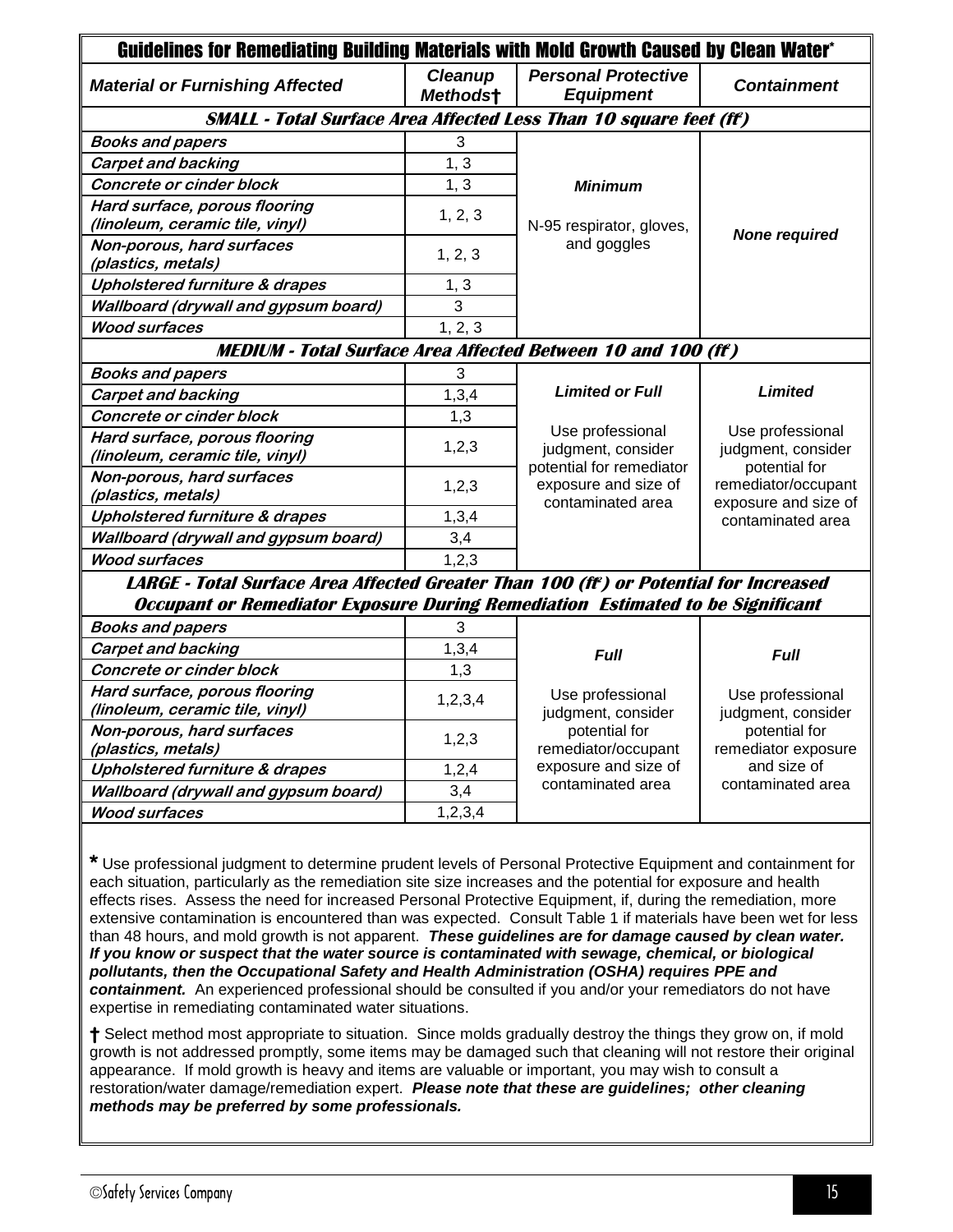| <b>CLEAN-UP METHODS</b>                                                                                                                                                                                                                                                                                                            |                                                                                                                                                                                                                                                    |  |  |  |  |
|------------------------------------------------------------------------------------------------------------------------------------------------------------------------------------------------------------------------------------------------------------------------------------------------------------------------------------|----------------------------------------------------------------------------------------------------------------------------------------------------------------------------------------------------------------------------------------------------|--|--|--|--|
| Method 1                                                                                                                                                                                                                                                                                                                           | Wet vacuum (in the case of porous materials, some mold spores/fragments will remain in the<br>material but will not grow if the material is completely dried). Steam cleaning may be an<br>alternative for carpets and some upholstered furniture. |  |  |  |  |
| <b>Method 2</b>                                                                                                                                                                                                                                                                                                                    | Damp-wipe surfaces with plain water or with water and detergent solution (except wood -use<br>wood floor cleaner); scrub as needed.                                                                                                                |  |  |  |  |
| Method 3                                                                                                                                                                                                                                                                                                                           | High-efficiency particulate air (HEPA) vacuum after the material has been thoroughly dried.<br>Dispose of the contents of the HEPA vacuum in well-sealed plastic bags.                                                                             |  |  |  |  |
| Method 4                                                                                                                                                                                                                                                                                                                           | Discard – remove water-damaged materials and seal in plastic bags while inside of<br>containment, if present. Dispose of as normal waste. HEPA vacuum area after it is dried                                                                       |  |  |  |  |
| <b>PERSONAL PROTECTIVE EQUOIPMENT (PPE)</b>                                                                                                                                                                                                                                                                                        |                                                                                                                                                                                                                                                    |  |  |  |  |
| <b>Minimum</b>                                                                                                                                                                                                                                                                                                                     | Gloves, N-95 respirator, goggles/eye protection                                                                                                                                                                                                    |  |  |  |  |
| Limited                                                                                                                                                                                                                                                                                                                            | Gloves, N-95 respirator or half-face respirator with HEPA filter, disposable overalls,<br>goggles/eye protection                                                                                                                                   |  |  |  |  |
| <b>Full</b>                                                                                                                                                                                                                                                                                                                        | Gloves, disposable full body clothing, head gear, foot coverings, full-face respirator with<br><b>HEPA</b> filter                                                                                                                                  |  |  |  |  |
| <b>CONTAINMENT</b>                                                                                                                                                                                                                                                                                                                 |                                                                                                                                                                                                                                                    |  |  |  |  |
| Limited                                                                                                                                                                                                                                                                                                                            | Use polyethylene sheeting ceiling to floor around affected area with a slit entry and covering<br>flap; maintain area under negative pressure with HEPA filtered fan unit. Block supply and<br>return air vents within containment area.           |  |  |  |  |
| Full                                                                                                                                                                                                                                                                                                                               | Use two layers of fire-retardant polyethylene sheeting with one airlock chamber. Maintain<br>area under negative pressure with HEPA filtered fan exhausted outside of building. Block<br>supply and return air vents within containment area.      |  |  |  |  |
| Table developed from literature and remediation documents including Bioaerosols: Assessment and Control<br>(American Conference of Governmental Industrial Hygienists, 1999) and IICRC S500, Standard and Reference<br>Guide for Professional Water Damage Restoration, (Institute of Inspection, Cleaning and Restoration, 1999). |                                                                                                                                                                                                                                                    |  |  |  |  |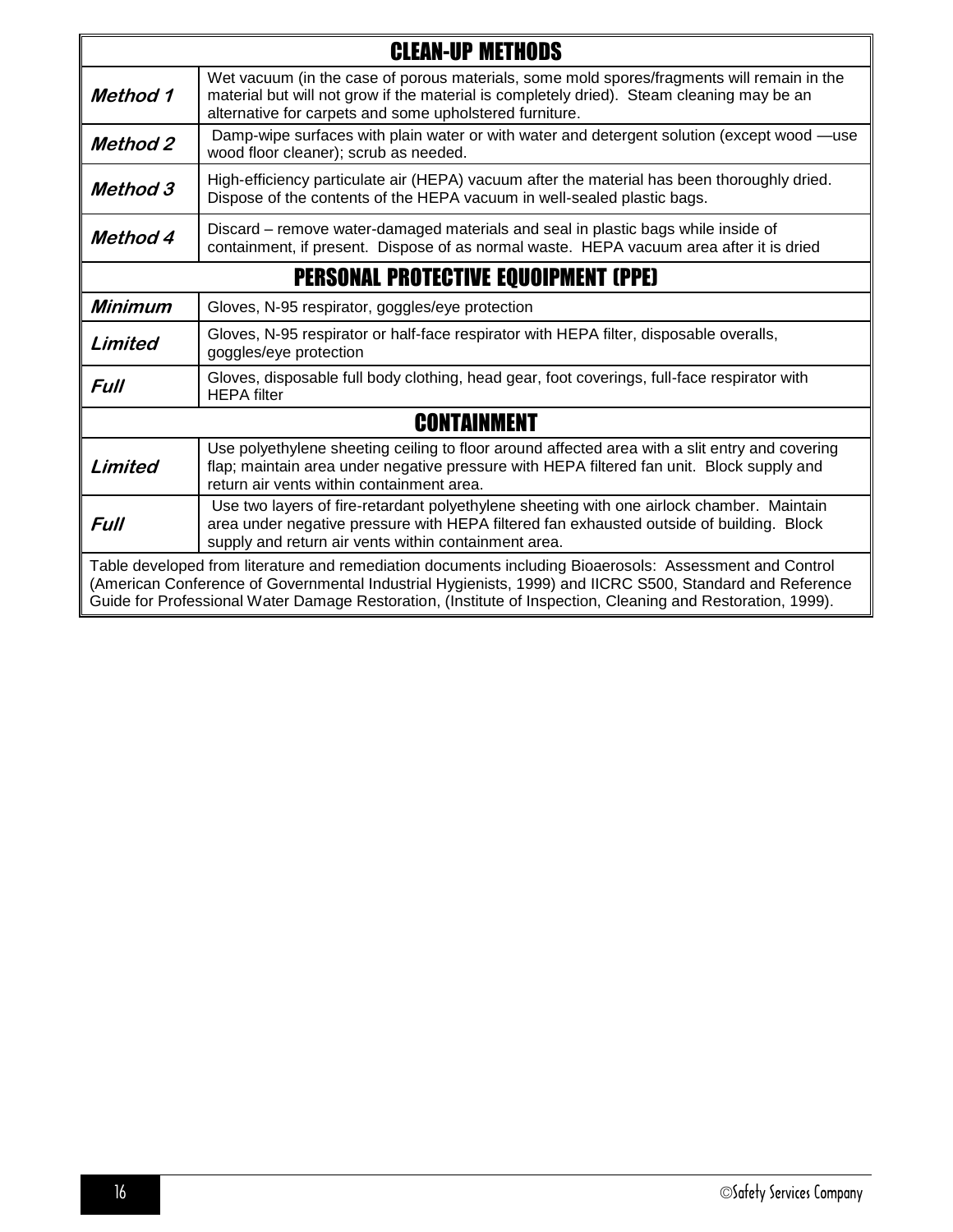# <span id="page-16-2"></span><span id="page-16-1"></span><span id="page-16-0"></span>**Introduction to Molds Contents** *Molds in the Environment Health Effects and Symptoms Associated with Mold Exposure*

- <span id="page-16-3"></span>**Allergic Reactions**
- Asthma
- **Hypersensitivity Pneumonitis**
- **Irritant Effects**
- **•** Opportunistic Infections

# <span id="page-16-4"></span>*Mold Toxins (Mycotoxins)*

<span id="page-16-6"></span><span id="page-16-5"></span>□ Toxic Molds *Microbial Volatile Organic Compounds (mVOCs) Glucans or Fungal Cell Wall Components (also known as ß-(1-->3)-D-Glucans) Spores*

# <span id="page-16-8"></span><span id="page-16-7"></span>**Molds in the Environment**

*Molds live* in the soil, on plants, and on dead or decaying matter. Outdoors, molds play a key role in the breakdown of leaves, wood, and other plant debris. Molds belong to the kingdom Fungi, and unlike plants, they lack chlorophyll and must survive by digesting plant materials, using plant and other organic materials for food. Without molds, our environment would be overwhelmed with large amounts of dead plant matter.

*Molds produce* tiny spores to reproduce, just as some plants produce seeds. These mold spores can be found in both indoor and outdoor air, and settled on indoor and outdoor surfaces. When mold spores land on a damp spot, they may begin growing and digesting whatever they are growing on in order to survive. Since molds gradually destroy the things they grow on, you can prevent damage to building materials and furnishings and save money by eliminating mold growth.

*Moisture control is the key to mold control.* Molds need both food and water to survive; since molds can digest most things, water is the factor that limits mold growth. Molds will often grow in damp or wet areas indoors. Common sites for indoor mold growth include bathroom tile, basement walls, areas around windows where moisture condenses, and near leaky water fountains or sinks. Common sources or causes of water or moisture problems include roof leaks, deferred maintenance, condensation associated with high humidity or cold spots in the building, localized flooding due to plumbing failures or heavy rains, slow leaks in plumbing fixtures, and malfunction or poor design of humidification systems. Uncontrolled humidity can also be a source of moisture leading to mold growth, particularly in hot, humid climates.

# <span id="page-16-9"></span>**Health Effects and Symptoms Associated with Mold Exposure**

*When moisture problems occur* and mold growth results, building occupants may begin to report odors and a variety of health problems, such as headaches, breathing difficulties, skin irritation, allergic reactions, and aggravation of asthma symptoms; all of these symptoms could potentially be associated with mold exposure.

*All molds have the potential* to cause health effects. Molds produce allergens, irritants, and in some cases, toxins that may cause reactions in humans. The types and severity of symptoms depend, in part, on the types of mold present, the extent of an individual's exposure, the ages of the individuals, and their existing sensitivities or allergies.

*Allergic Reactions* (e.g., rhinitis and dermatitis or skin rash);Asthma; Hypersensitivity Pneumonitis; Other Immunologic Effects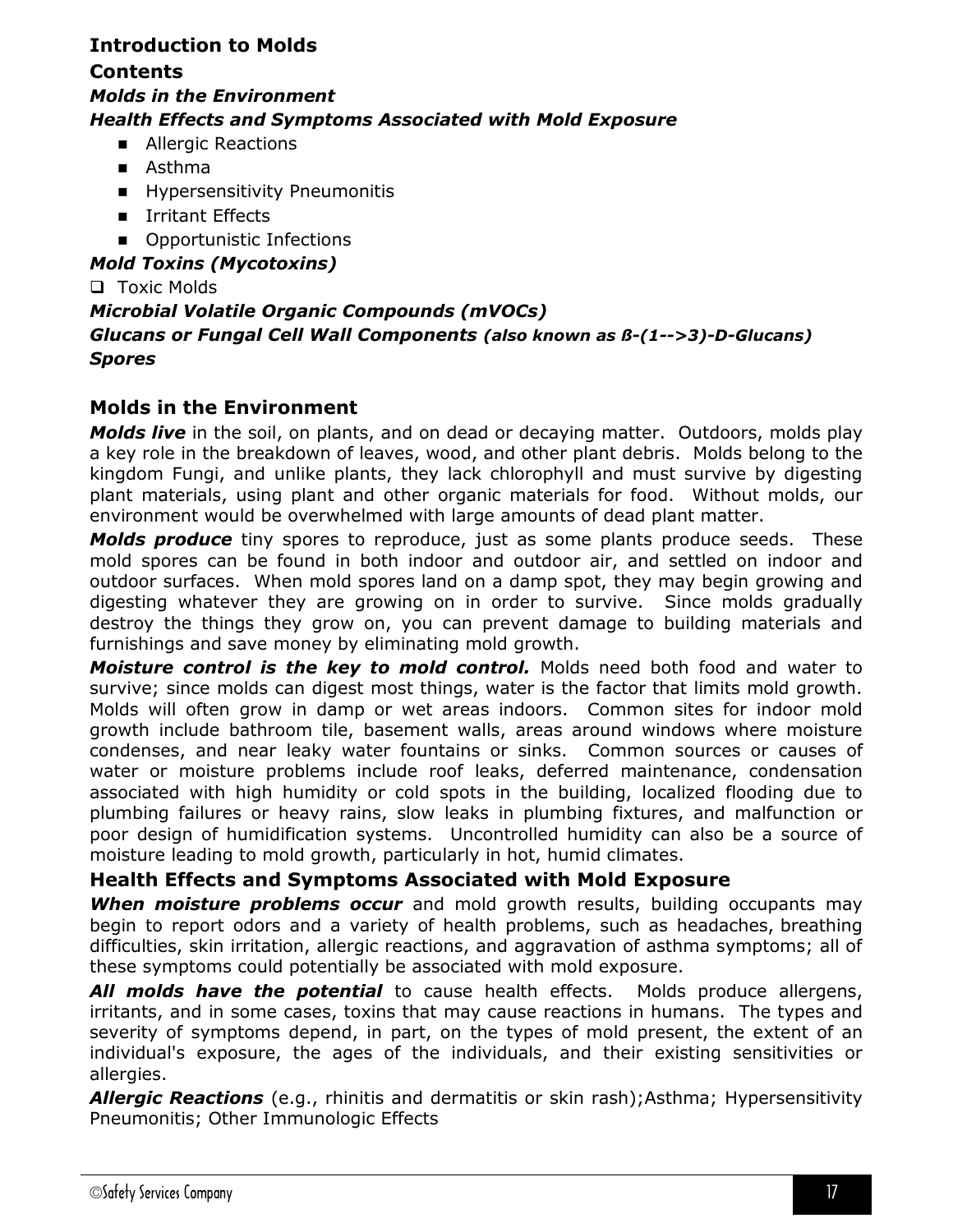*Research on mold* and health effects is ongoing. This list is not intended to be allinclusive.

*The health effects* listed above are well documented in humans. Evidence for other health effects in humans is less substantial and is primarily based on case reports or occupational studies.

# <span id="page-17-0"></span>**Specific Reactions to Mold Growth Include the Following:**

# <span id="page-17-1"></span>*Allergic Reactions*

Inhaling or touching mold or mold spores may cause allergic reactions in sensitive individuals. Allergic reactions to mold are common - these reactions can be immediate or delayed. Allergic responses include hay fever-type symptoms, such as sneezing, runny nose, red eyes, and skin rash (dermatitis). Mold spores and fragments can produce allergic reactions in sensitive individuals regardless of whether the mold is dead or alive. Repeated or single exposure to mold or mold spores may cause previously non-sensitive individuals to become sensitive. Repeated exposure has the potential to increase sensitivity.

#### <span id="page-17-2"></span>*Asthma*

Molds can trigger asthma attacks in persons who are allergic (sensitized) to molds. The irritants produced by molds may also worsen asthma in non-allergic (non-sensitized) people.

#### <span id="page-17-3"></span>*Hypersensitivity Pneumonitis*

Hypersensitivity pneumonitis may develop following either short-term (acute) or longterm (chronic) exposure to molds. The disease resembles bacterial pneumonia and is uncommon.

#### <span id="page-17-4"></span>*Irritant Effects*

Mold exposure can cause irritation of the eyes, skin, nose, throat, and lungs, and sometimes can create a burning sensation in these areas.

#### <span id="page-17-5"></span>*Opportunistic Infections*

People with weakened immune systems (i.e., immune-compromised or immunesuppressed individuals) may be more vulnerable to infection by molds (as well as more vulnerable than healthy persons to mold toxins). Aspergillus fumigatus, for example, has been known to infect the lungs of immune-compromised individuals. These individuals inhale the mold spores which then start growing in their lungs. Trichoderma has also been known to infect immune-compromised children.

*Healthy individuals* are usually not vulnerable to opportunistic infections from airborne mold exposure. However, molds can cause common skin diseases, such as athlete's foot, as well as other infections such as yeast infections.

# <span id="page-17-6"></span>**Mold Toxins (Mycotoxins)**

*Molds can produce* toxic substances called mycotoxins. Some mycotoxins cling to the surface of mold spores; others may be found within spores. More than 200 mycotoxins have been identified from common molds, and many more remain to be identified. Some of the molds that are known to produce mycotoxins are commonly found in moisture-damaged buildings. Exposure pathways for mycotoxins can include inhalation, ingestion, or skin contact. Although some mycotoxins are well known to affect humans and have been shown to be responsible for human health effects, for many mycotoxins, little information is available.

*Aflatoxin B1* is perhaps the most well known and studied mycotoxin. It can be produced by the molds Aspergillus flavus and Aspergillus parasiticus and is one of the most potent carcinogens known. Ingestion of aflatoxin B1 can cause liver cancer. There is also some evidence that inhalation of aflatoxin B1 can cause lung cancer. Aflatoxin B1 has been found on contaminated grains, peanuts, and other human and animal foodstuffs. However, Aspergillus flavus and Aspergillus parasiticus are not commonly found on building materials or in indoor environments.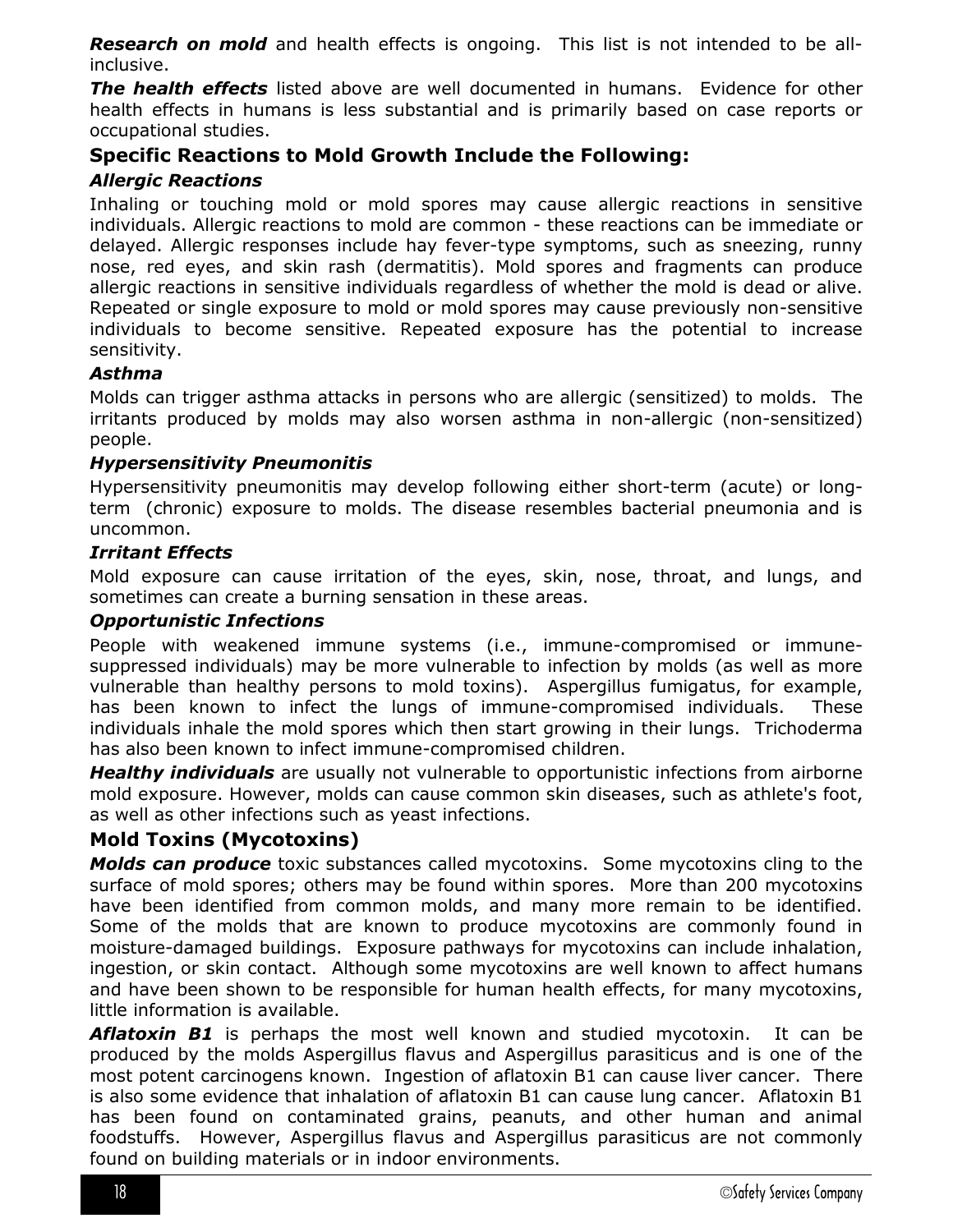*Much of the information* on the human health effects of inhalation exposure to mycotoxins comes from studies done in the workplace and some case studies or case reports.**\*** Many symptoms and human health effects attributed to inhalation of mycotoxins have been reported including: mucous membrane irritation, skin rash, nausea, immune system suppression, acute or chronic liver damage, acute or chronic central nervous system damage, endocrine effects, and cancer. More studies are needed to get a clear picture of the health effects related to most mycotoxins. However, it is clearly prudent to avoid exposure to molds and mycotoxins.

**Some molds can produce several toxins,** and some molds produce mycotoxins only under certain environmental conditions. The presence of mold in a building does not necessarily mean that mycotoxins are present or that they are present in large quantities.

**\*** Information on ingestion exposure, for both humans and animals, is more abundant – wide ranges of health effects have been reported following ingestion of moldy foods including liver damage, nervous system damage, and immunological effects.

**Some molds, such as Aspergillus versicolor and Stachybotrys atra** (chartarum), are known to produce potent toxins under certain circumstances. Although some mycotoxins are well known to affect humans and have been shown to be responsible for human health effects, for many mycotoxins, little information is available, and in some cases research is ongoing. For example, some strains of Stachybotrys atra can produce one or more potent toxins. In addition, preliminary reports from an investigation of an outbreak of pulmonary hemorrhage in infants suggested an association between pulmonary hemorrhage and exposure to Stachybotrys chartarum. Review of the evidence of this association at CDC resulted in an a published clarification stating that such an association was not established. Research on the possible causes of pulmonary hemorrhage in infants continues. Consult the Centers for Disease Control and Prevention (CDC) for more information on pulmonary hemorrhage in infants.

# <span id="page-18-0"></span>**Microbial Volatile Organic Compounds (mVOCs)**

Some compounds produced by molds are volatile and are released directly into the air. These are known as microbial volatile organic compounds (mVOCs). Because these compounds often have strong and/or unpleasant odors, they can be the source of odors associated with molds. Exposure to mVOCs from molds has been linked to symptoms such as headaches, nasal irritation, dizziness, fatigue, and nausea. Research on MVOCs is still in the early phase.

# <span id="page-18-1"></span>**Glucans or Fungal Cell Wall Components**

# **(also known as ß-(1-->3)-D-Glucans)**

Glucans are small pieces of the cell walls of molds which may cause inflammatory lung and airway reactions. These glucans can affect the immune system when inhaled. Exposure to very high levels of glucans or dust mixtures including glucans may cause a flu-like illness known as Organic Dust Toxic Syndrome (ODTS). This illness has been primarily noted in agricultural and manufacturing settings.

# <span id="page-18-2"></span>**Spores**

Mold spores are microscopic (2-10 um) and are naturally present in both indoor and outdoor air. Molds reproduce by means of spores. Some molds have spores that are easily disturbed and waft into the air and settle repeatedly with each disturbance. Other molds have sticky spores that will cling to surfaces and are dislodged by brushing against them or by other direct contact. Spores may remain able to grow for years after they are produced. In addition, whether or not the spores are alive, the allergens in and on them may remain allergenic for years.